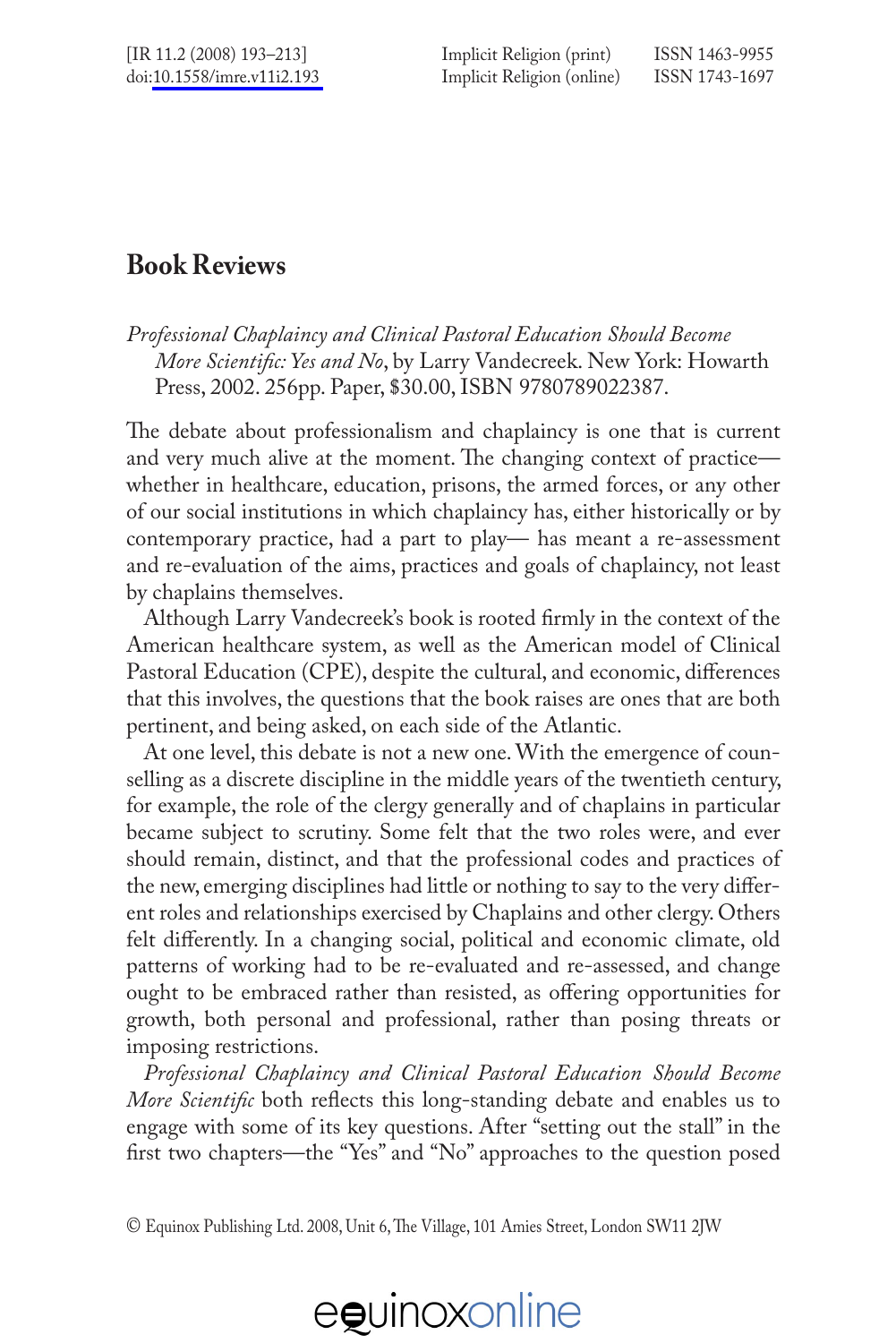by the title—the book then draws on the experience and wisdom of a wide range of experienced pastoral and educational practitioners, inviting them to respond to the opposing positions set out in those early chapters.

Although a quarter of respondents see the question as too polarized to be answered in such a stark way, the overwhelming view of those who write is (at the danger of spoiling the ending!) Yes—both professional chaplaincy and CPE *should* become more scientific.

The book reflects, however, the wide-ranging nature of the debate and contains excellent chapters on spirituality, chaplains and science, research and its aims, professional accountability, philosophy, mystery and wonder, and identity, to name but a few.

The role of editor is always a crucial one and in this book Larry Vandecreek has worked well to offer us a work that manages to maintain a broad span without sacrificing depth. This is a book that deserves to be read by students, educators, practitioners and policy-makers alike, since, despite its cultural specificity, if offers a real contribution to an on-going debate.

Jonathan Pye Principal Wesley College Bristol BS10 7QD, UK Email: [Jonathan.Pye@wesley-college-bristol.ac.uk](mailto:Jonathan.Pye@wesley-college-bristol.ac.uk)

*Pious Pro-family Rhetoric*, by Jay Newman. New York: Peter Lang, 2007. 202pp., hardback, **€** 56.60/\$67.95/£39.60 ISBN 9780820486673.

Jay Newman is a man with a mission and this does not involve a straightforward discussion about the different arguments surrounding the moral status of the family.

Certainly those arguments are considered in two chapters. In arguments supporting the family Newman looks at the conservative pro-family agendas, the Catholic perspective, the biblical defence and utilitarian arguments supporting traditional family values. Ranged against these are progressive alternatives to the pro-family arguments. Like the pro-family arguments the usual suspects are set out, from liberal values, to utilitarian defence of non-traditional families, to the strengths of diversity in living arrangements. In engaging the pro-family lobby Newman notes strong feminist contributions who argue from history that the family in America has always been of changeable form.

Interestingly, in none of these chapters or in the book as a whole does

© Equinox Publishing Ltd. 2008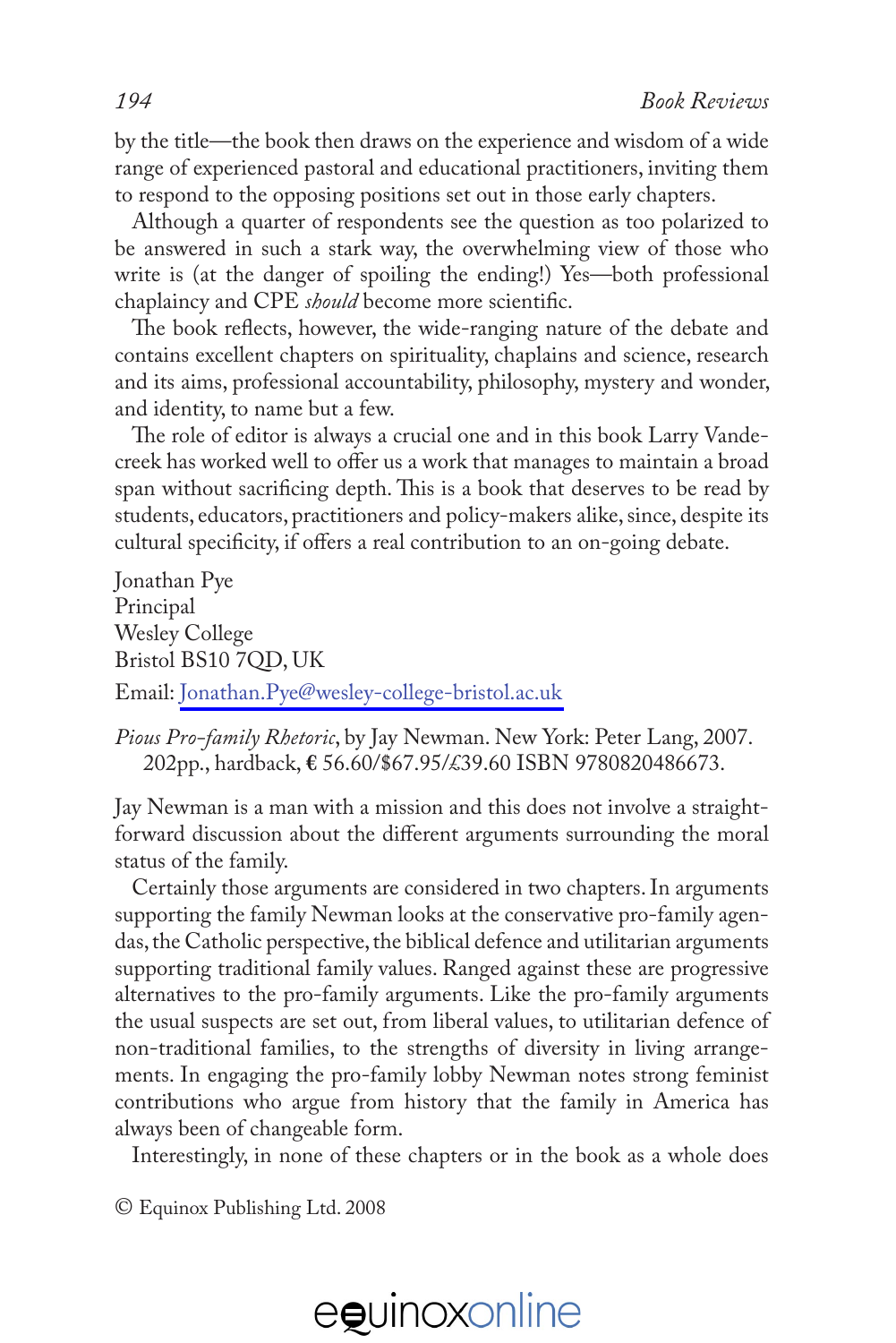Newman give space for developing a theological understanding of love, or for developing an anthropology that might underpin either view. This is because Newman is a man with a mission whose primary purpose is to study the rhetoric as distinct from the arguments of the pro-family lobby in the US. Hence, the most penetrating theological critique that he musters is not about any views of the family as such, but more about the nature of Biblical evidence and what the pro-family lobby claims for it. In this chapter he paints a picture of pro-family use of the Bible that seeks to make the issue a debate about faith, not about issues. A strong Biblical perspective is contrasted with the more nebulous musings of Tillich or Daly who base their views on sociology and ethics. Newman is careful not to demonize the pro-family lobby, noting the efforts of several biblically based groups to be conciliatory. However, the thrust of his argument remains that the core pro-family approach in the US is based in rhetoric and that the rhetoric emphasizes a polarized picture: the Bible against secular social science, or worse, faith against rationality, absolute truth against partial truth. It is precisely in such a world that arguments *ad hominem* become prominent, because the real battle is not so much about the issue as such, but about the identity of the faithful. This is what is being defended.

Much of the book then is about an analysis of the rhetoric used to get this view across, and the dynamics of the arguments rather than their content. This is very useful, as far as it goes, but I have three problems with this analysis. First, as hard as Newman tries to remain objective and not be drawn into an *ad hominem* spiral, he consistently reveals his annoyance with a movement based on "cant." I think he might have been more successful in his analysis had he made use of writers such as James Fowler to explain and place in perspective the faith that the pro-family movement is defending and to explore the theological arguments for a more complex view of faith that can handle ambiguity. Secondly, the dynamic he highlights is hardly news. Thirdly, I am not clear what Newman's ultimate aim is. Is he trying to unmask the pious pro-family lobby or is he trying to find a way of talking to them? Much of the dynamic that he outlines is broadly of a cult variety that seeks to confirm the group's identity through the defence of a faith position. This is precisely the kind of dynamic that puts rational dialogue out of court, because rationality ushers in ambiguity and uncertainty. Hence, any attempt to set up dialogue with such a position has to focus on the underlying affective dynamic, and not simply on the importance of rationality. Rationality itself is seen as a threat. In which case perhaps more careful dialogue around the Biblical material, demonstrating

© Equinox Publishing Ltd. 2008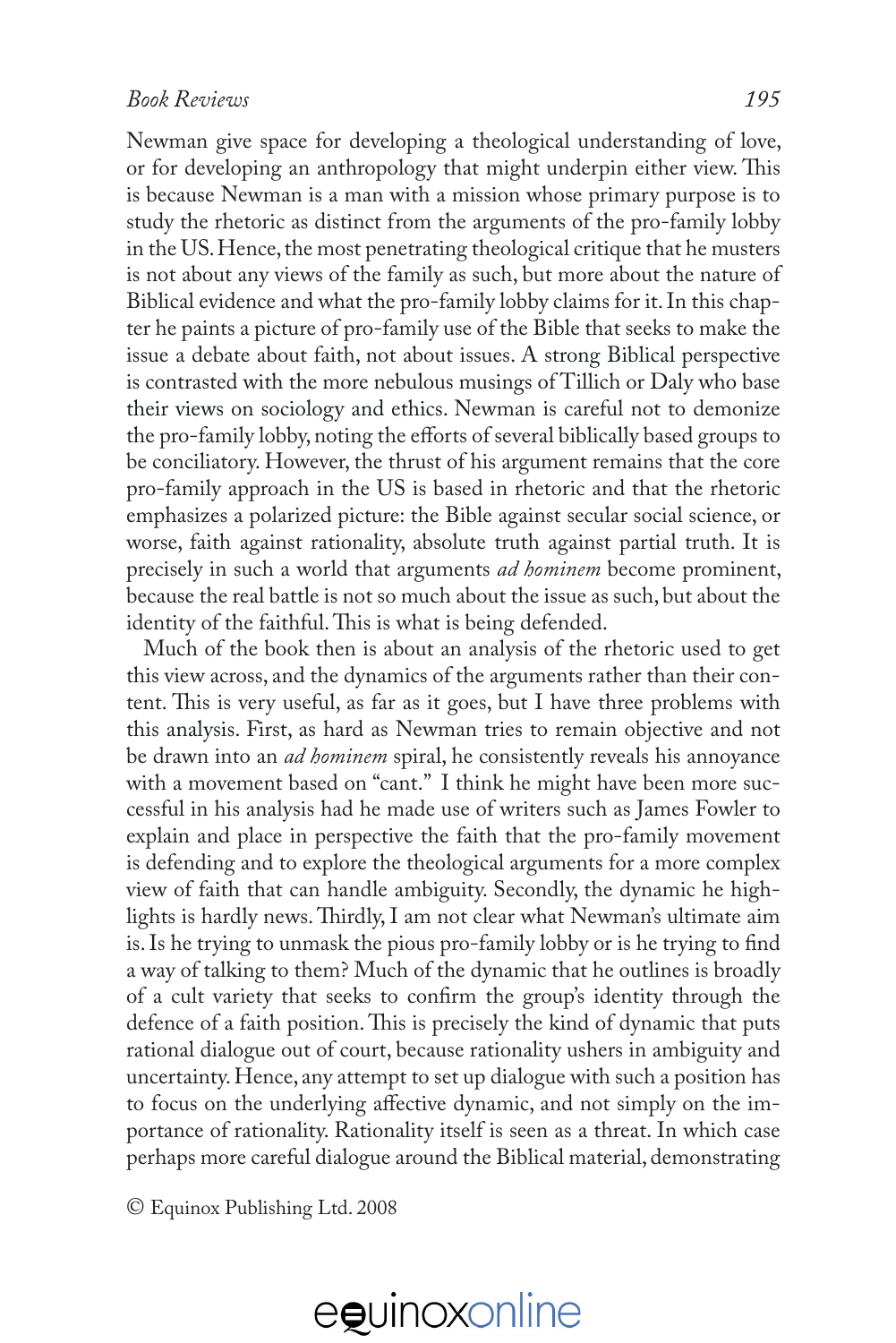a respect for the source, might help to build up trust and over time build up a rational appreciation of the material.

I share Newman's uneasiness with the pious pro-family rhetoric. However, I am clear that it is important to engage it and to find ways of taking the affective dimension seriously. One of the most important reasons for this is that the same dynamic and same complexity can be found in debates about the family in other religions, not least Islam. If we are to be serious about interfaith dialogue and understanding, then we have to listen hard to the anxieties underlying any rhetoric, and to respond to them. If we offer that courtesy to members of other faiths then we must offer the same to our own.

This then is an interesting book with a limited mission, focused on the dynamic of a debate in the US. It succeeds within those limitations but raises questions for me about how such a "debate" might proceed.

Simon Robinson Applied and Professional Ethics Leslie Silver International Faculty Leeds Metropolitan University 206 The Grange Leeds LS6 3QS Email: [s.j.robinson@leedsmet.ac.uk](mailto:s.j.robinson@leedsmet.ac.uk)

*The Deities are Many: A Polytheistic Theology,* by Jordan Paper. Albany: State University of New York Press, 2005. 155pp., paper, \$16.95, ISBN 9780791463888; hardback, \$49.50, ISBN 9780791463871.

As theologies of religious pluralism multiply in unprecedented proportions, this book draws attention to yet another experience and perception. It is based on the experience and intellectual wanderings and studies of an unusual person. With Jewish roots, the author has travelled through the bewildering forest of a variety of religious traditions, ranging from the monotheistic religion of "the People of the Book" to Chinese folklore and popular cults.

It is a strange coincidence that Hindutva proponents in India argue that monotheism was brought into India by the invaders, i.e. Muslims and Christians, as an ideological weapon to subjugate the multi-cultural and polytheistic traditions of the sub-continent. Indologists have tried to show a progression from polytheism to monism, through henotheism and monotheism, with side rooms even for agnosticism and atheism. Neo-Ve-

© Equinox Publishing Ltd. 2008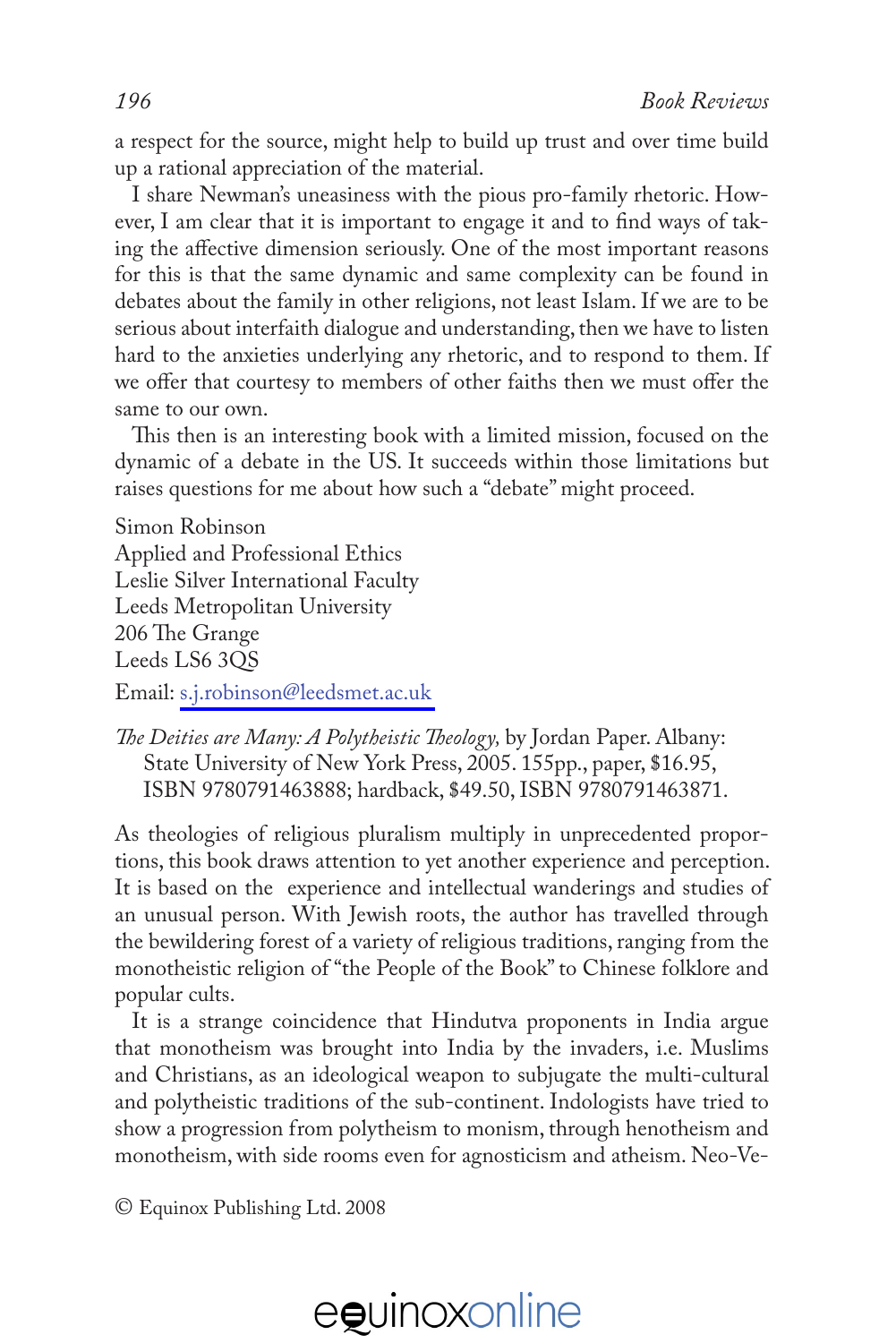dantins have argued that the experience of oneness with the Supreme Reality is the culmination of a spiritual journey which proceeds past all other lower categories. However, now, when modern thinking and globalization exercise indirect pressure on the Hindu intelligentsia, revivalist Hindu scholars have mustered courage and confidence to proclaim as authentic the experience of several deities existing simultaneously.

Paper identifies varieties of polytheism. He thinks that the commonalities between the monotheistic traditions represented by a sizeable world population is minimal, if not nil. Of course this is questionable, particularly if we take the case of the three Abrahamic faiths, which have much in common. But for him polytheistic religions seem to share in common certain features that contrast them with the monotheistic traditions. "Firstly, the polytheistic traditions are invariably experiential, although this is also true for aspects of each of the Religions of the Book" (13). "Second, the relationships with the deities are reciprocal. There are no *prima facie*  obligations on either side of the relationships" (14). Here, whether the covenantal relationship between the deity and devotees, as evident in the Judeo-Christian tradition, is taken seriously, is questionable.

Paper points out how the monotheistic traditions are as poorly prepared to understand the polytheistic ones, as they are at variance from them. While there are many references to Native American and Chinese traditions, and some reference to African, African Brazilian and Chinese traditions, he leaves it to people from these traditions to speak for them theologically. Then the writer admits, "I am but professing my own individual perceptions, based on my experiences within certain polytheistic traditions, for whatever use that may be to others" (17).

Following the introductory chapter, five chapters delineate major themes: the cosmic couple of mother earth and father sky, with reference to circumpolar rebirth rituals, Chinese imperial sacrifices, mythological perceptions of sun, moon, stars, mountains and streams, and personal relationships with cosmic powers; the numinous nature of animals, plants and minerals, with illustrations; the deified ancestral spirits and modes of communication, as evident mainly in the Chinese traditions; divine ghosts as functional deities, with a special focus on the anthropomorphizing of the divine and modes of interaction; and the semi-numinous, including numinous beings unconnected with rituals, tricksters, humorous deities, and culture-heroes as quasi-deities, with implications of the idea of re-creation as opposed to only one creation.

The next chapter deals with the problem of one and/or many, pointing

© Equinox Publishing Ltd. 2008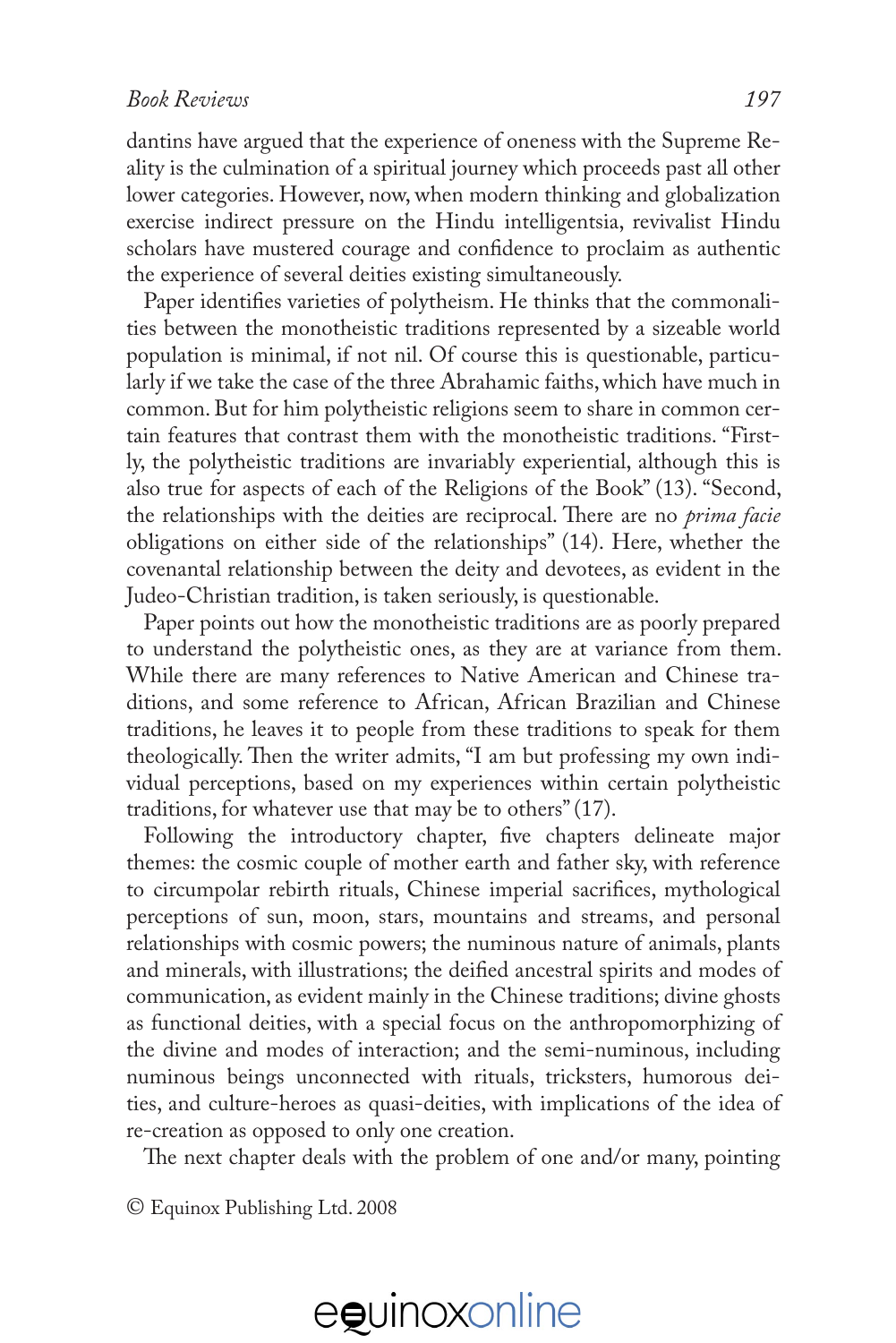to monotheists' misperceptions with particular definitions, without recognizing the primitive versions of one reality such as the native American Great Spirit and Master of Heaven and Creator. Western colonialists have failed to see them, as they judged all non-monotheistic beliefs to be inferior and superstitious. The author points out how the western impact on dynasty changes in China caused the subjugation of the Taiping religion and its resurrection in the form of the Unification Church in South Korea, which projects one single couple as "holy parent" and comes close to female deities or consorts of male deities, which were disdained by the western monotheists.

Monotheism, the writer points out, is associated with patriarchy, fanaticism and the suppression of plurality. He also shows that some semimonotheistic beliefs and practices are akin to the veneration of saints in Orthodox and Roman Catholic traditions, and singles out the Protestant tradition as promoting a crude monotheism. He illustrates this with the fact that "polytheistic deities tend to be more companionable than a single, absolute and monarchical deity;" and with whom one can dialogue and who can be made accountable for tragic happenings in nature.

This book is fascinating reading, with a fresh analysis. Of course its description of the numinous in different cultures, both primitive and modern, is not new and one can read more extensive details in the works of anthropologists, starting from Frazer, and phenomenologists, such as van der Leeuw who identified *mana* (power) as the essence of the phenomenal variety of religion. Whether there is a single essence in the often contradictory variety is an ongoing question in the theologies of religious pluralism. This book does not claim to solve the problem, but it brings a new perception and experience into the discussion.

There are, however, at least three shortcomings in the book. First, the author, having Jewish roots, a Chinese wife, and living in America, claims to have personal experience of the numinous in nature and of having conversations with his ancestors. He also points out the unitive experience of polytheists through ecstatic acts, which is not very different from that of some mystics of the Christian tradition. He also points to *bhakti* as a common experience in the different devotional experiences within Hinduism. But he has not raised questions about distinguishing between authentic and non-authentic experiences with the tools available in the scientific study of religion, particularly in the psychology of religion and mysticism, however limited they may be.

Second, he makes a sweeping statement about polytheism in general,

© Equinox Publishing Ltd. 2008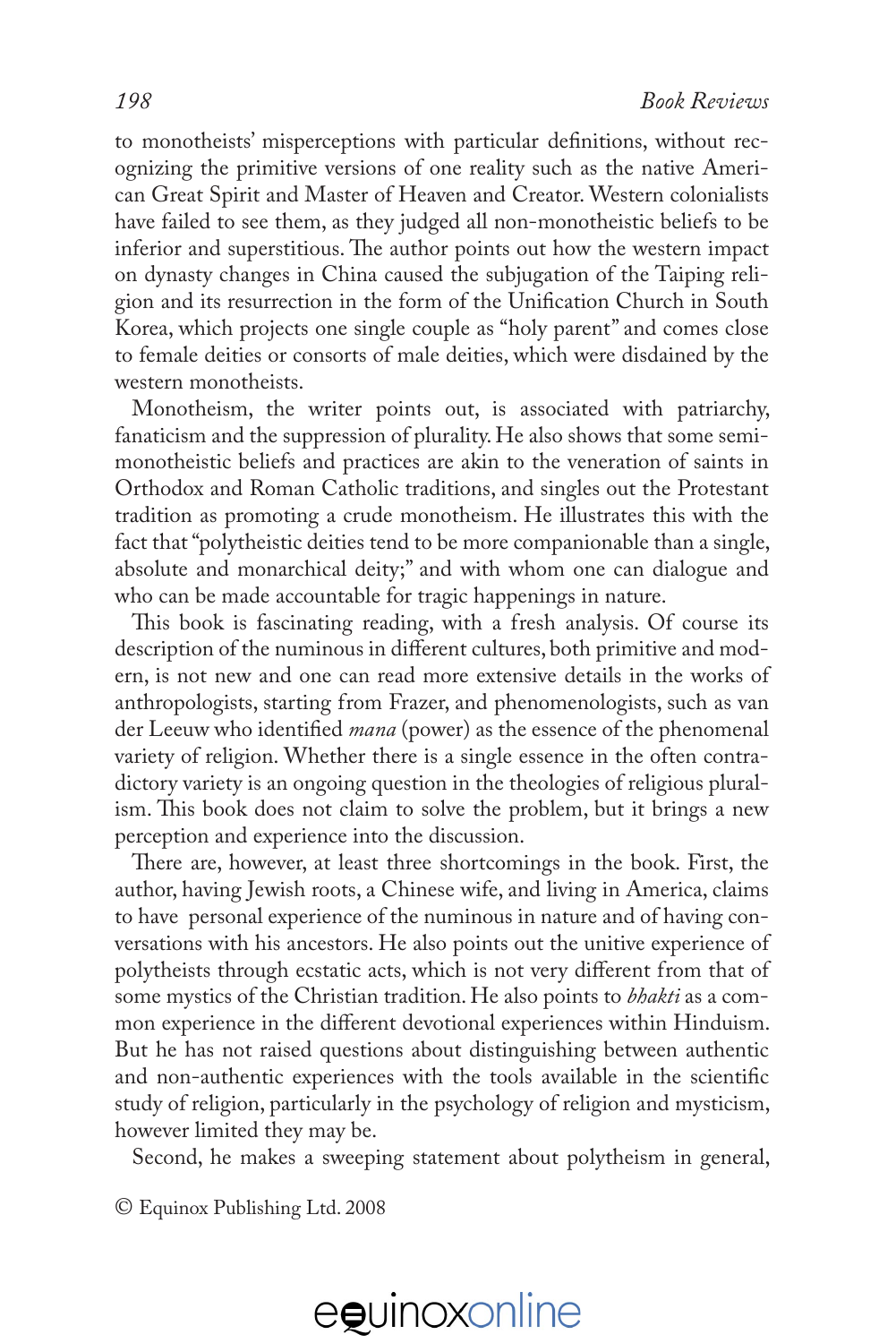based on his limited observation of deities in certain traditions. "What needed to be understood," he says, "is that all of these can be numinous simultaneously, without contradiction and without conflict; this is the essence of polytheism" (5). When he mentions the Hindu experience, in passing, he does not recognize the warring conflicts between the gods themselves, and between gods and goddesses, for primacy or to avoid subjugation, in the Hindu pantheon. In fact, sectarian animosity is not eschewed even in devotional experience, as is evident in the Saiva and Vashnava bhakti literature.

Third, his representative Christianity is one-sided. While nobody can deny the traditional idea of monotheism as inextricably associated with monarchy and patriarchy, in response to the challenges posed by the feminist movement, "sexing the trinity" is an important discussion in recent times. Also theologians have tried to interpret trinity as presenting a social being and a divine commune, which defines unity and plurality within, balancing a crude monotheism and a conflicting polytheism. It is unfortunate that the author echoes the Qur'anic view of trinity, when he notes in his conclusion, "I would not advise being close without a special relationship. Similarly in Christianity, people are far more comfortable with Mary than with the Father, or even Jesus"(143). This seems to be the exact opposite of monotheism's judgement of polytheism.

Israel Selvanayagam Methodist Church of Great Britain 42 Coleshill Road Birmingham B36 8AA

Email: [iselvanayagam@hotmail.com](mailto:iselvanayagam@hotmail.com)

*Shaping a Monastic Identity: Liturgy and History at the Imperial Abbey of Farfa, 1100—1125*, by Susan Boynton. Ithaca, NY: Cornell University Press, 2006. 289 pp., hardback, \$45.00/£22.42/€32.49, ISBN 9780801443817.

Contemporary religious researchers often overlook the significance of brilliant medieval scholarship which unravels the deep interconnections between social actors, the mechanisms of power, theology, and the liturgical rituals of a distant past. This is regrettable since such studies often offer theoretical insights into the role of religion in societies and groups insights which open more general portals of inquiry into the vast array

© Equinox Publishing Ltd. 2008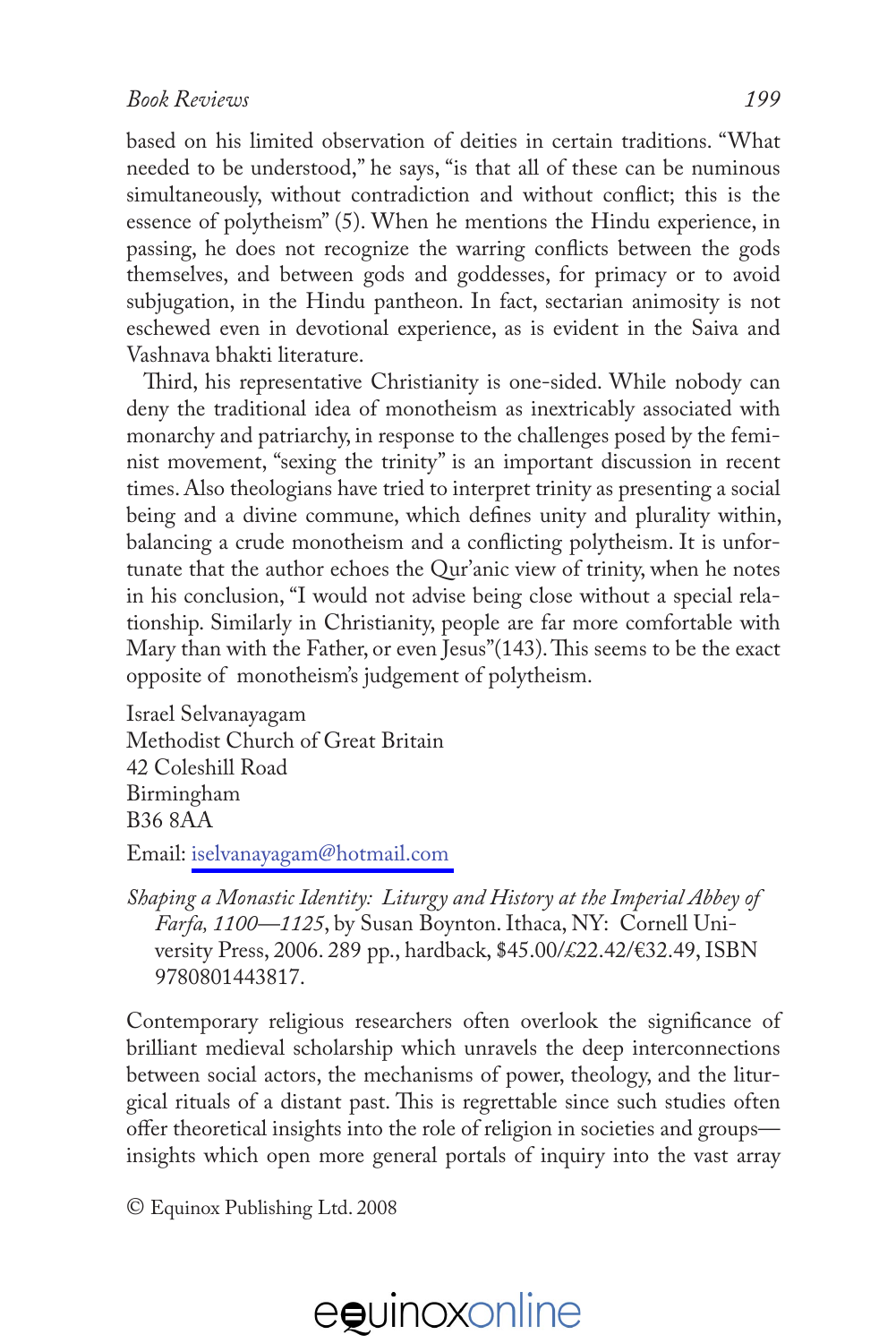of religious beliefs and practices that bind people together while shaping and responding to social forces imposed by a geo-political context. *Shaping a Monastic Identity*: *Liturgy and History at the Imperial Abbey of Farfa, 1100—1125* by Columbia University musicologist Susan Boynton represents one such punctilious and penetrating scholarly work.

Boynton positions the Abbey of Farfa, located about thirty miles north of Rome, as among the most important, influential, and powerful religious institutions of the medieval period. It was the first of Italy's self-governing monasteries, exempted by Charlemagne from the control of local bishops in 775. The exemption and the abbey's autonomous elections remained in effect until 1122, when its relationship to the papacy and empire were reversed under the decrees of the Concordat of Worms. Between 775 and 1122, the Abbey of Farfa thus enjoyed unusual centripetal influence and a privileged position, maintaining an identity as an imperial abbey while simultaneously finding favor with the papacy.

Boynton selects the time period immediately preceding and following the reversal of Farfa's unique position. She uses documents pertaining to Farfa's properties, narratives of political intrigue, architecture and other artifacts, but especially the music and liturgy, to illuminate the networks of power and changing circumstances of the abbey and its leadership, and to document her central thesis: "the manifold forms of corporate identity that existed within the monastic community at Farfa in the eleventh and twelfth centuries can be adequately perceived only by taking into consideration the centrality of liturgical performance in reflecting and shaping these identities" (Boynton, 2006: 3).

The writings of Gregory of Catino provided Boynton with a central witness, not unlike the single informant in the anthropological tradition, and valid as a source for the same reasons that inform the social science tradition. Chapter One analyzes these texts to show how Gregory's textual production shaped, reshaped, and consolidated Farfa's archival memory through several types of documents: the *Register*, *Liber largitoris*, *Chronicle*, *Liber floriger*, and *Collectio canonum*. The latter two were produced by Gregory at the age of 70, and thus offer a window into the lifeworld of Farfa in historical time and Gregory's changing vision, as both the latter and the institution were shaped and reshaped by events internal and external to Farfa.

Liturgy was deeply embedded in Gregory's thinking, most clearly manifest perhaps in connections in the Chronicle linking the Abbey's founding by Lawrence of Syria and the dedication of the altars—temporally remote

© Equinox Publishing Ltd. 2008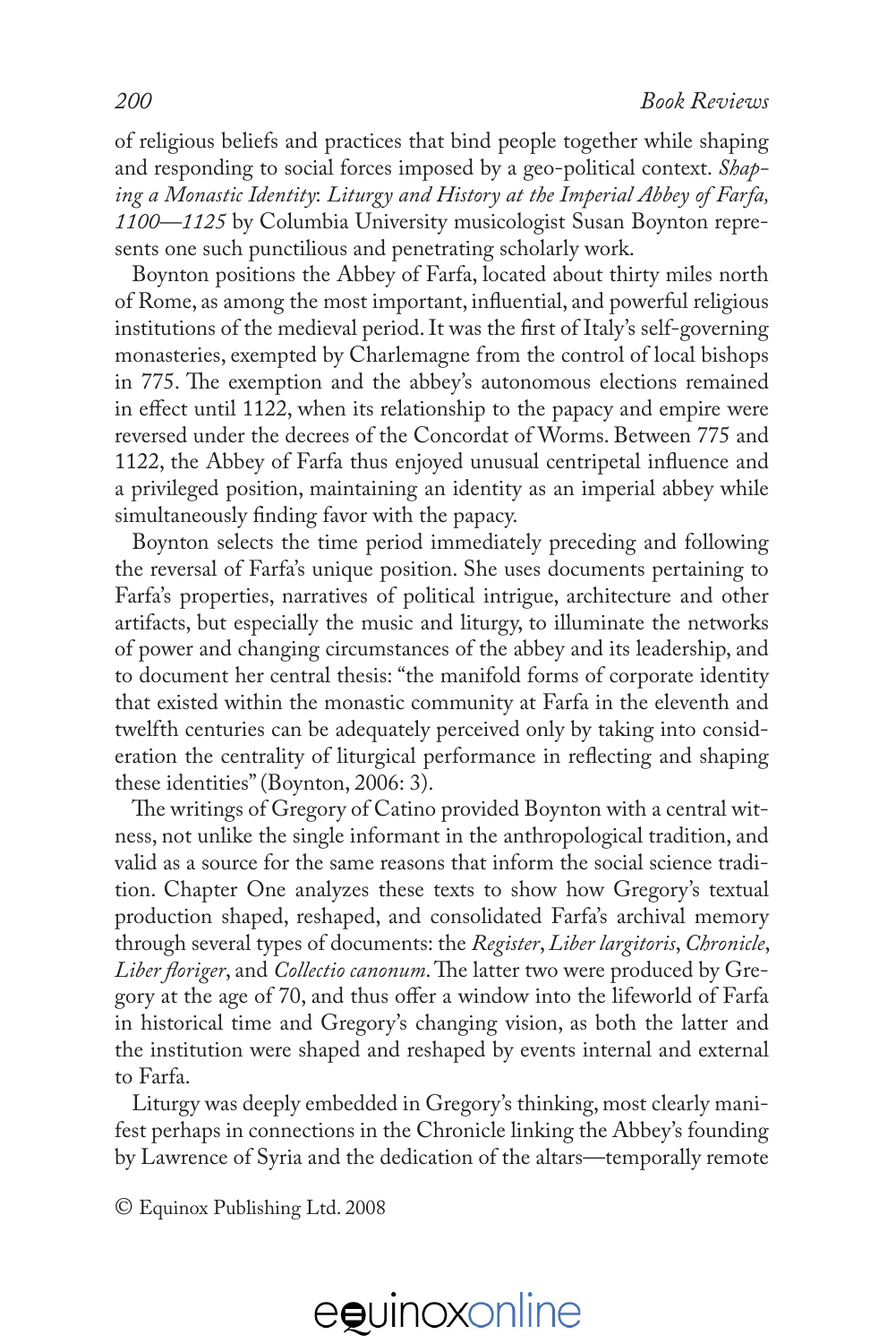events were drawn together by him through "liturgical resonances" with the feast of Lawrence. Boynton notes that just as Gregory's foundation narratives were informed by liturgy, so liturgical pieces were reworked and refashioned to commemorate saints important to Farfa's history. These pieces borrowed from and recast texts into new forms, building on existing hymns through troping, a form of innovation perhaps aided by the use of neumes, that is, written in approximate musical notation in graphic form. Special attention to the exemplar, *Radix Iesse,* highlights the origins of the text in a sixth century poem by Fortunatus, which was rearranged to fit the structure and melody of an existing hymn, thereby updating the Farfa liturgy to incorporate widely diffused and central medieval theological ideas: the postpartum virginity of Mary and the Christological emphasis on the royal lineage of Jesus.

Especially helpful to the non-musicological scholar is Chapter Two, in which Boynton describes and illustrates the varieties of monastic liturgy, with examples from the Farfa repertory. This is coupled with an explanation of the ubiquity of the psalms and psalm performance among the medieval literati, as well as examples of private prayers at Farfa, transmitted through *libelli precum* (prayer booklets). In Chapter Three Boyton provides a careful analysis of the influence of Cluny's influence on Farfa, a complex and difficult project, given the scarcity of liturgical resources. Influences included both customs growing out of the reform initiated by Abbot Hugh of Farfa, and liturgical services, such as Farfa's death ritual, which borrowed from Cluny's *Liber tramitis*. In Chapter Four she analyzes the patterns of influence and effects of patronage on liturgy, showing how the bond between donor and the institution were manifested in several ways. Ritual commemorations, for example, created a virtual presence of absent patrons; and gifts were frequently endowed with symbolic significance, creating a metonymic displacement that linked the donor to a gift, thus implying their presence during services. Donors, motivated by the promise of salvation, provided gifts which ensured their perpetual presence in the liturgical community of the monastery, while the monastery, in turn, was provided with long-term insurance for its upkeep. Similarly, in Chapter Five, Boynton shows the influence of ideas and events originating in internal politics with respect to the liturgy, largely through the commemoration of saints, in the form of new music for old saints, often stressing Farfa's collection of relics.

Farfa's history was replete with internal factionalization and strife with neighbors, both of which resulted in the creation of new texts, often trans-

© Equinox Publishing Ltd. 2008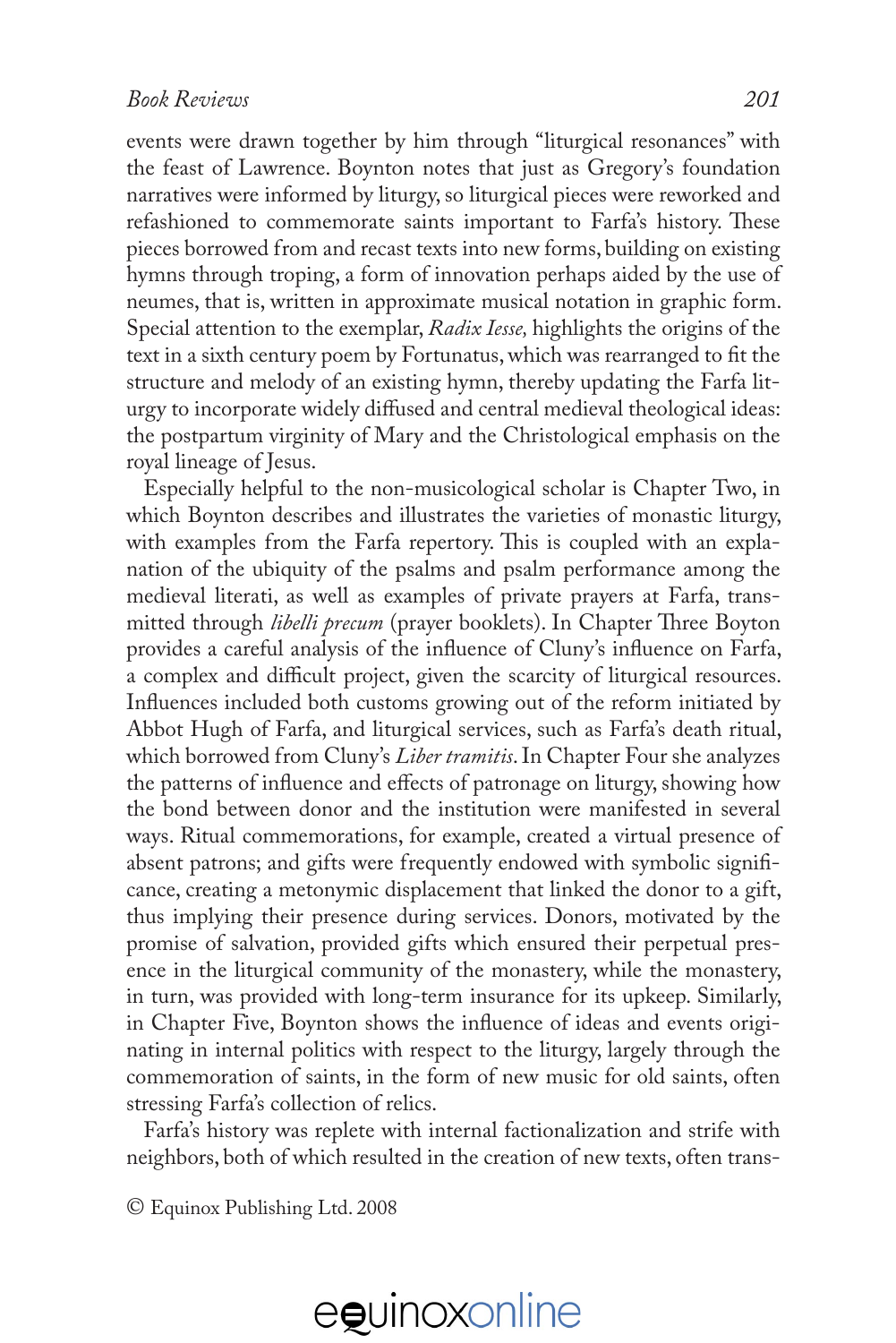mitted through the lens of Gregory. Among the most significant and important contributions of the book is Boynton's depiction of the generational conflict brought about by a new musical style often called "Benedicamus songs," described by the elders as theatrical.

The fact that the older monks were saddened by things they "heard or saw" shows that musical style was a crucial element of Farfa's tradition, violated by the new style of singing associated with the younger monks. As instigators of musical disorder in opposition to their seniors, the younger monks not only broke with liturgical tradition but also defied the hierarchies of seniority that governed life in a Benedictine monastery.

(Boynton 2006, 218)

This, among the many other details impeccably brought together in the book, corroborates the thesis of the centrality of liturgy in reflecting and shaping Farfa's corporate identity. Susan Boynton's book will stand among the great analyses and interpretations of liturgy in her generation and will quickly become required reading for any serious scholar of medieval liturgy.

Barbara R. Walter BEH CUNY – Kingsborough Community College 2001 Oriental Boulevard Brooklyn, NY 11235 Email: [bwalters@kingsborough.edu](mailto:bwalters@kingsborough.edu)

*Everyday Theology: How to Read Cultural Texts and Interpret Trends*, Grand Rapids, MI: Baker Academic, 2007. Edited by Kevin J. Vanhoozer, Charles A. Anderson and Michael J. Sleasman. 287pp., paper, \$23.99, ISBN 9780801031670.

The opening sentence informs the reader that this is a "book about everyday theology, written by everyday theologians for everyday theologians." But the term "everyday theology" is an ambiguous one. Used here, it is equivalent neither to my notion of "ordinary theology" (the theological reflections of those who have received no academic training in theology), nor to the term "everyday religion" (defined by the sociologist of religion, Nancy Ammerman, as "the ways in which non-experts experience religion" as it is interwoven with their own lives). Rather, everyday theology is *our* attempt to think theologically about the everyday world.

The first chapter of the book offers a very readable introduction to the

© Equinox Publishing Ltd. 2008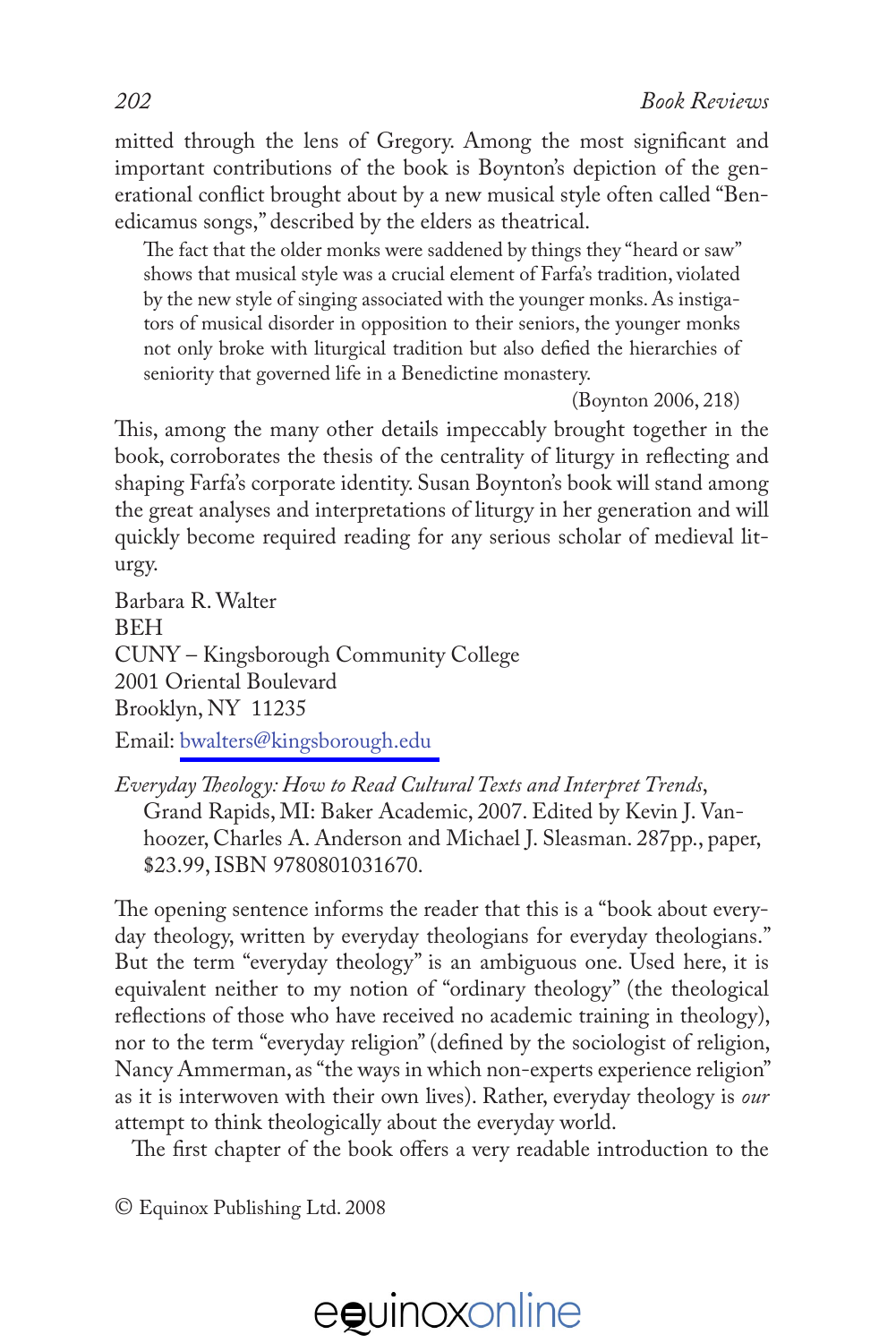theme of reading culture, together with an apologia directed towards Christians to encourage them to "read the signs" of their own times by engaging in this activity. It is written by Kevin Vanhoozer, research professor in systematic theology at Trinity Evangelical Divinity School in Illinois. The aim of this project, Vanhoozer argues, is not just cultural literacy, but reading culture *theologically—*and not just its explicit messages but also its "implicit moods." Vanhoozer provides a first-rate, brief exposition of the notion of culture and the importance of a thick description of it that attends to its context, its many dimensions and its diverse levels of significance; and in particular to the invitations that cultural texts offer to view reality in a certain way—in a word, what faith they express. In response to this, "everyday theology is … the attempt to understand everyday life: to see it as God sees it and … to be an agent of redemptive change."

This is all good stuff. The workmanlike essays that follow are from a variety of authors working mainly in the States, plus some from other locations such as Aberdeen and India. These offer analyses and theological reflections on a diverse range of cultural texts and trends, from "the Gospel according to Safeway" and a "Theological Account of Eminem," through the "Business of Busyness" and "Fantasy Funerals," to the Universal Declaration of Human Rights. I regret to say that the conceptuality of implicit religion, and the work of Edward Bailey and others working in this field in Britain, is not acknowledged in this text, despite the obvious close parallels.

The authors of these essays mostly adopt a construal of the central concerns of Christian theology that is dominated by biblical themes, and often represent a Reformed (Calvinist) tradition. While many will be quite happy with this, some would have welcomed the inclusion of wider theological perspectives. I fear that this rather narrow viewpoint could restrict the usefulness of the book. It would be unfortunate, however, if that put anyone off the book entirely; for the overall agenda and methodology of *Everyday Theology* possesses a very wide-ranging significance. I would therefore wish to recommend the book warmly, especially to readers of this journal.

Jeff Astley North of England Institute for Christian Education, Durham 18 North Bailey Durham City DH1 3RH

Email: [jeff.astley@durham.ac.uk](mailto:jeff.astley@durham.ac.uk)

© Equinox Publishing Ltd. 2008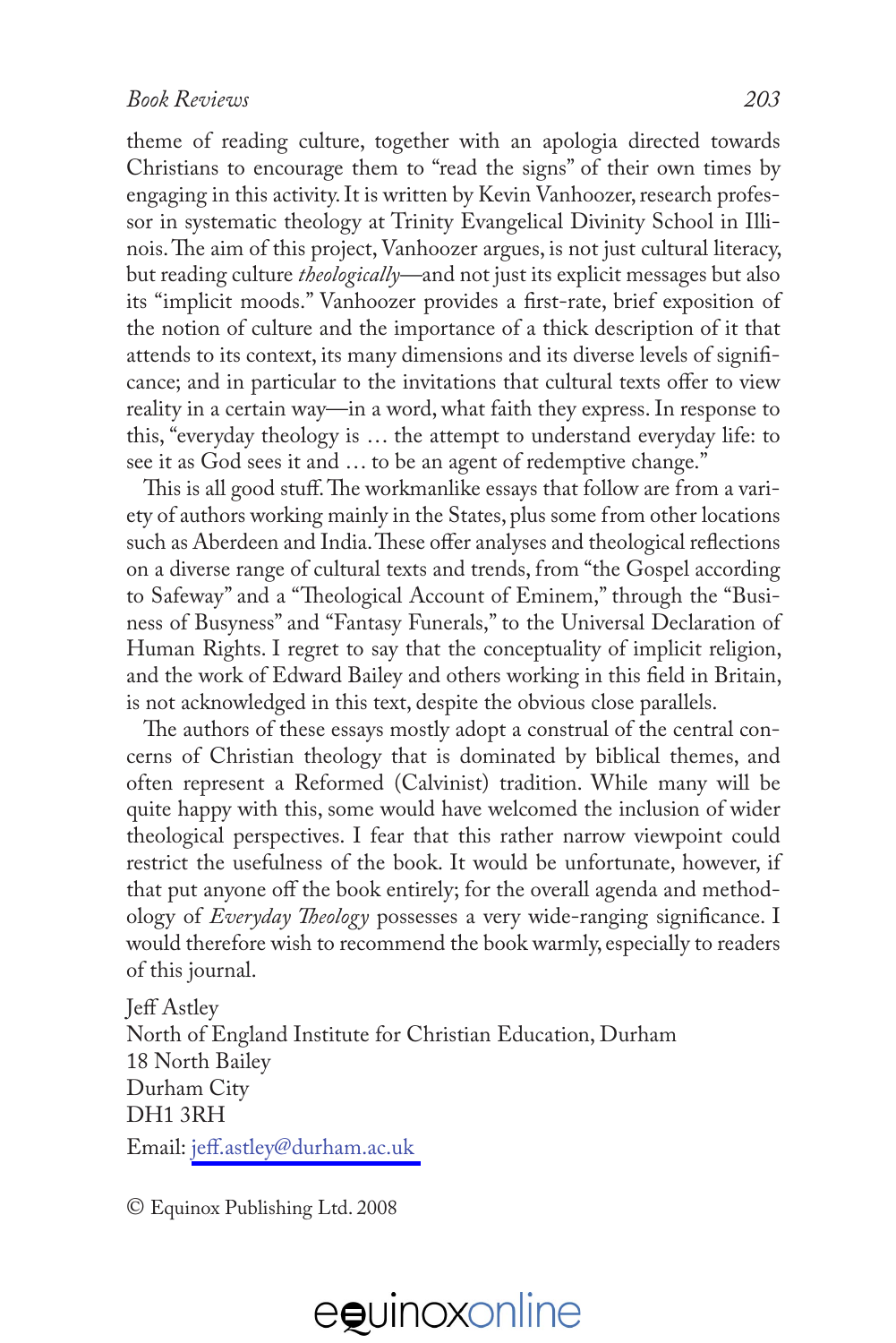*An Emerging Cosmotheandric Religion? Raimon Panikkar's Pluralistic Theology of Religions,* by Jyri Komulainen. Studies in Christian Mission, vol. 30. Leiden: Brill, 2005. 238pp., hardback, €108.00/\$161.00, ISBN 9789004138933.

This is a superb, but by no means exhaustive, study of Panikkar's large *oeuvre,* whose well-known works cover such wide-ranging perspectives in theology, philosophy and the comparative study of religions that no single author could possibly do justice to them. Who could capture all the facets of the daring vision of this foremost intercultural and inter-religious thinker, who has been writing in several European languages for over fifty years? Some good studies on particular aspects of Panikkar's thought exist, but this is one of the most comprehensive and best. Its main focus is the theology of religions and the nature of inter-religious dialogue, but it touches on many other topics in Panikkar's work and critically discusses them within the larger context of a dialogue of cultures and civilizations and the challenges of pluralism.

This substantial study is carefully crafted, well argued and marked by critical discernment; its arguments are supported by ample evidence, supplied in profuse footnotes and a large bibliography, from which anyone interested in Panikkar and religious pluralism can learn an immense amount.

Many prominent figures in inter-religious dialogue have been either Indian or associated with India. Panikkar is a thinker bridging many different worlds, given his Indian and Spanish parental background, his education in different countries, his research in several areas (including a doctorate in chemistry in 1958), and his teaching, travels and life experience in Europe, America and India.

 The Finnish author, Komulainen, initially undertook the research for this book for a PhD in the Department of Systematic Theology at the University of Helsinki, where he decided to focus on Indian Christian theology. This led him to a 10 months' stay at the United Theological College in Bangalore, and also at the University of Hamburg. He only met Panikkar once, in 1999, during a visit to his Spanish home. One wonders whether this brief encounter is really enough, even to begin to grasp the Indian and universal dimensions of the thought of this great man? Especially when Komulainen simply sums up his experience with the words: "Meeting this very intelligent and generous elderly gentleman face to face was a crucial hermeneutical experience for me, and many questions were cleared up during our discussion" (viii). Many of Panikkar's friends and

© Equinox Publishing Ltd. 2008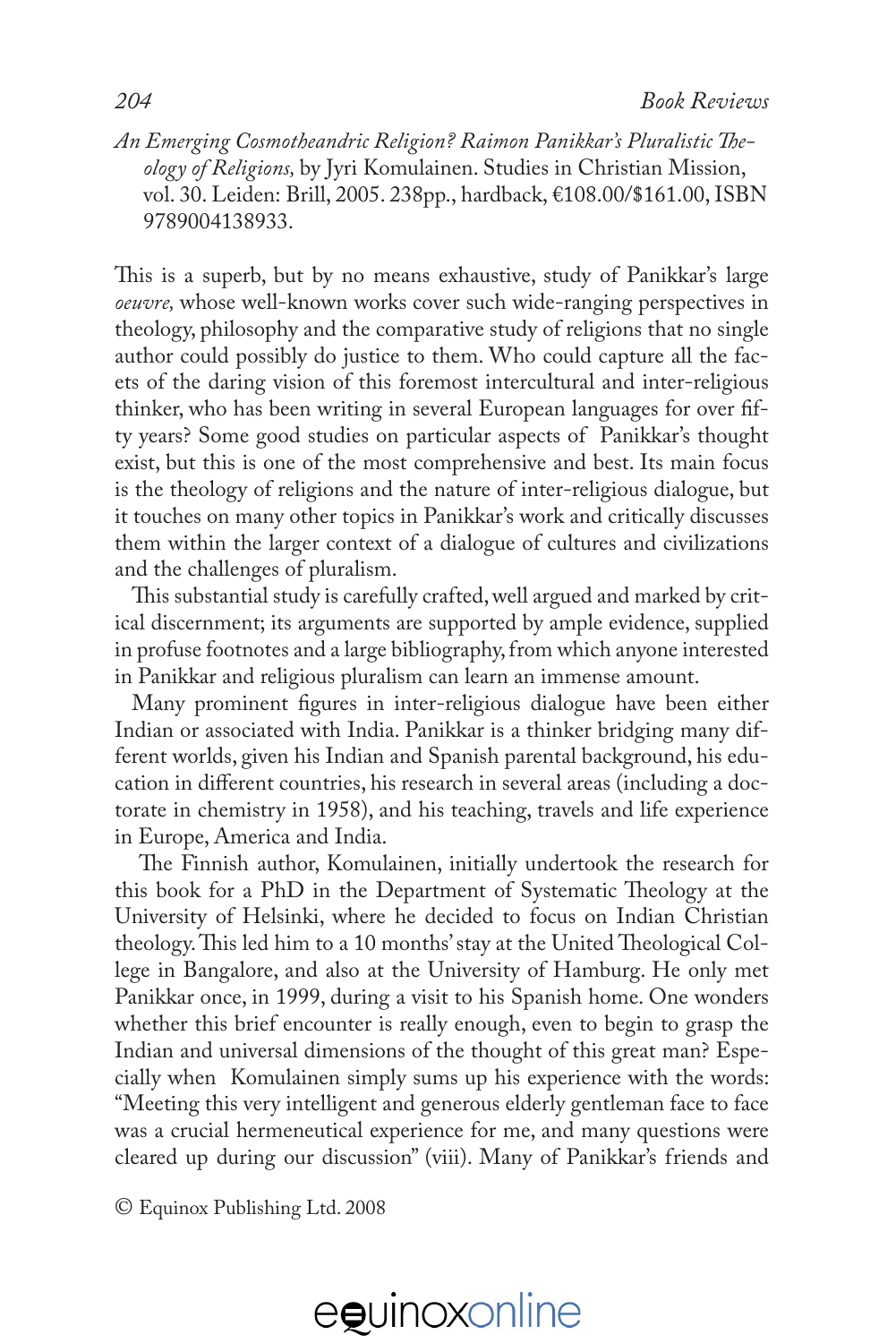disciples who have known him intimately for years would probably choose different aspects in describing this most unusual, luminous and visionary human being. But this is an academic study, not a biographical narrative trying to capture flesh and blood, or the fire of spirit.

Among several possible approaches to inter-religious dialogue Komulainen analyses Panikkar's independent and even idiosyncratic views primarily within the context of recent debates on the pluralistic theology of religions. In fact, Panikkar moved from an earlier position of inclusivism to that of a radical pluralism, and Komulainen recognizes correctly that the threefold typology of inclusivism, exclusivism and pluralism, often attributed to Alan Race, was originally first formulated by Panikkar in 1978. (I discovered, similarly, that the distinction of different dimensions of religion, usually connected with the works of Ninian Smart, was first introduced in an earlier book by Panikkar published in 1964 in Italian and in 1965 in German, but never translated into English. Panikkar confirmed in a letter to me that Smart had personally acknowledged this to him; but it is never mentioned in Smart's writings.)

Komulainen places the pluralistic turn of Panikkar's thinking at the end of the 1960s or the very beginning of the 1970s, a turn which is evident in the transition from the first edition of *The Unknown Christ of Hinduism* in 1964 to the second in 1981. The book reviewed here therefore analyses publications that appeared between 1970–2000, that is to say, during 30 out of the 50 years that Panikkar has been writing. The discussion is selective and emphasizes recent material, especially since Panikkar's pluralism has radicalized over the years and his thinking keeps moving. The sources of this study are limited to those available in English and German, and do not include his works in Italian and Spanish. The author recognizes Panikkar's intellectual humility in his acknowledging that his particular kind of pluralism is only one among several others. Yet it tries to avoid the weaknesses of many other pluralists and is based on a deep theological vision of "cosmotheandrism." This must be elucidated, but is difficult to define since Panikkar's way of thinking is notoriously elusive, hybrid and multi-religious. I am not entirely convinced that the author, in spite of his detailed discussion, has fathomed all the multi-layered meanings of "cosmotheandrism," and this is not the place to attempt its further exploration. I gloss its meaning here simply as an interweaving of the cosmic, divine and human, and agree with Komulainen that Panikkar can be seen as being rooted in the tradition of wisdom theology. In his subtle, discerning way of analysing his singular significance, Komulainen emphasizes that Panikkar does not primarily write to disseminate ideas, but

© Equinox Publishing Ltd. 2008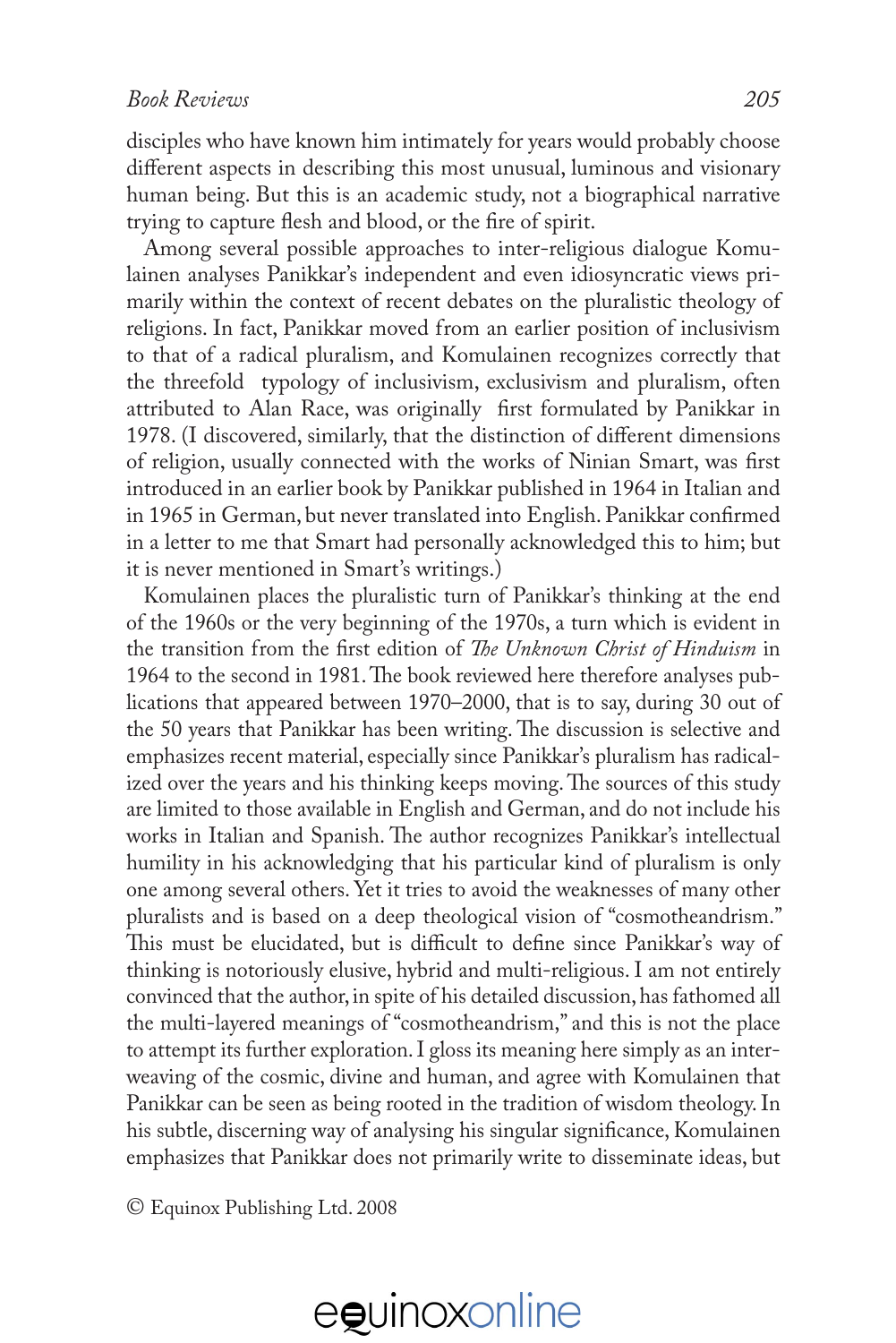that writing is meditation for him. It is, "in his own words, 'intellectual life,' which is in turn 'spiritual existence' and as such participation in the life of the universe." Panikkar even describes writing as "a religious undertaking" and his understanding of "his intellectual vocation is ultimately mystic and is to be seen in intimate connection with his understanding of words and the Holy Scriptures"(29).

Panikkar uses a framework of relativity (might this not be more appropriately called "relationality"?) and perspectivism in his approach to different cultures and religions. In emphasizing the "*sangam"*—the intersection or even confluence—of different religious traditions, he resists the contemporary inclination of speaking about a "global perspective" (which he considers a monocultural way of thinking) since he wants to champion pluralism and the plural interactions of different religious traditions. Such pluralism calls for the will to dialogue, a "genuinely dialogical dialogue" which can never be "the medium of the will for power or proselytism." In such dialogue "the other is seen as an authentic source of understanding, even as 'revelatory experience' " (67).

 Komulainen also points to a certain dissonance in Panikkar's radical pluralism, an intrinsic tension between dialogue and pluralism in that "dialogue" conceptualizes Panikkar's "endeavor to build bridges between different human positions, whereas 'pluralism' describes the unbridgeable character of these positions" (89).

Interested readers will find in this book an in-depth examination of Panikkar's theology of religions, his understanding of pluralism and dialogue, and a critical analysis of the principles behind Panikkar's theology. These include his notion of "Christophany," as a new and more adequate form of Christology; Indian spirituality as a corrective for western thinking; ecosophy as a new cosmological vision, and cosmotheandrism as a form of Trinitarian metaphysics. Several parts of the book mention the strong resemblance of Panikkar's thinking to Teilhard de Chardin's. Without asserting a direct or indirect influence of Teilhard's writings on Panikkar, Komulainen notes "the striking similarity of the basic orientation of these two thinkers" and "a certain Teilhardian flavor in Panikkar's vision"(123). In some respects it seems to fulfill "Teilhard's desire for a new mysticism that takes account of the complementary insights of other religions and finds unity through tension, instead of reducing the multiple to a common ground" (122).

The book's title bears a question mark since its author wonders at the end whether the vision of "cosmotheandrism" does not ultimately represent an anthropological reduction of religions. This vision is the culmination of Pan-

© Equinox Publishing Ltd. 2008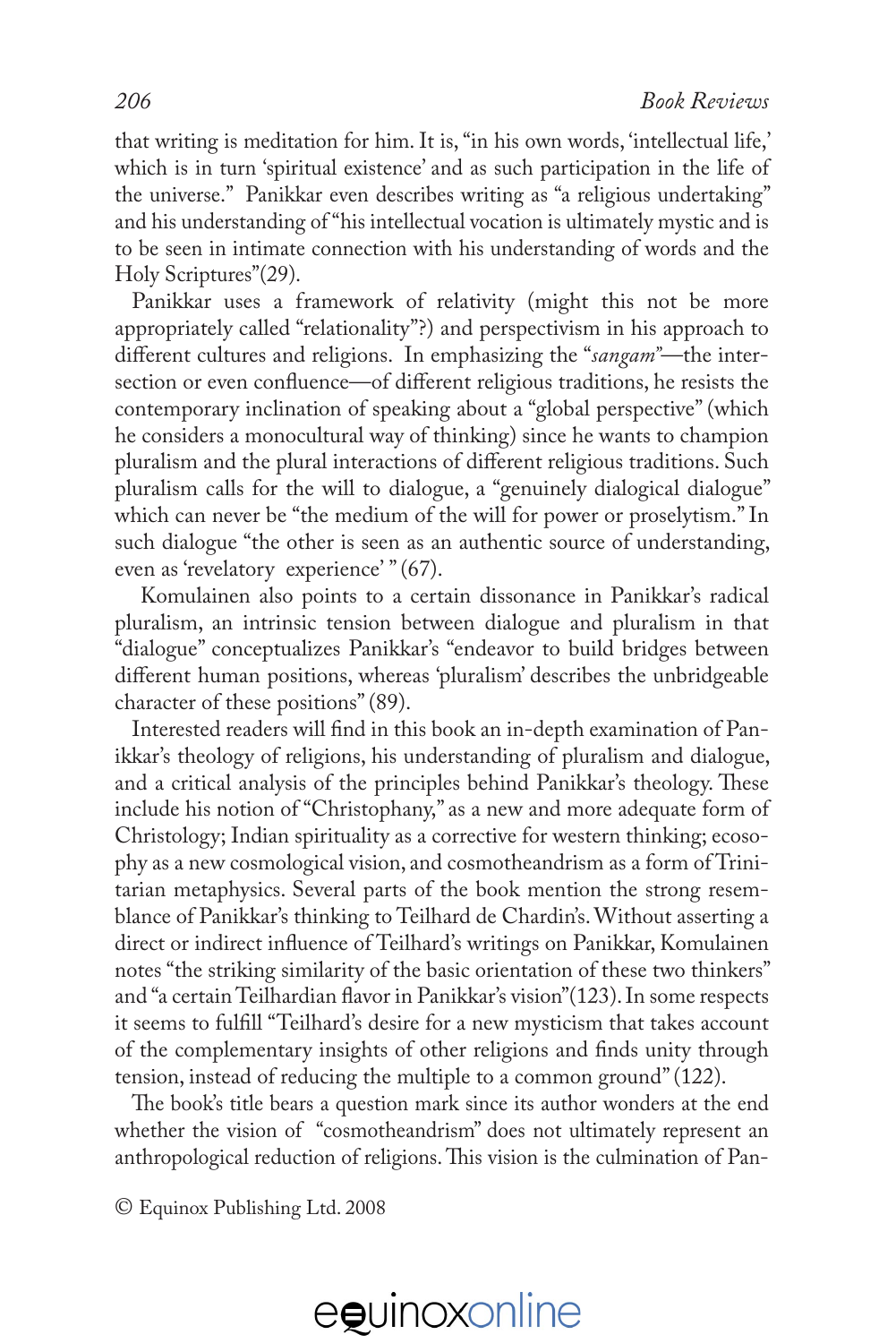ikkar's thinking which offers "a new myth that could provide a basis for dialogue and make religions mutually comprehensible" (197). It gives room to many of his vital concerns, such as "holism, relativity, harmony, dynamics, and spontaneity" (197) and aims at synthesizing all the different religious traditions and spiritualities, but by so doing, does it not ultimately finish up being just one vision among many, thereby increasing the existing diversity of world views? The reader is left to ponder this dilemma. However, unlike most other pluralists, Panikkar does not found his theology on the Enlightenment tradition, but on "his idiosyncratic cosmotheandric vision," which draws from primordial traditions that predate modern thinking. On the other hand, Panikkar also takes into account the contemporary world and makes room for secularity. But because of this, Kolmainen sees Panikkar's theology "at risk of resulting in existentialist-anthropological reduction of religiosity. It seems that human experience is a sort of upper concept in his thinking" (206).

The novelty of Panikkar's cosmotheandric vision—which goes far beyond the traditional understanding of "*cosmos-theos-anthropos"*—implies also that a significant mutation has occurred in spirituality which has revealed "the holiness of the secular." Panikkar acknowledges that he stands at the confluence of "the Hindu, Christian, Buddhist and Secular traditions" (193f.), but unfortunately Kolumainen does not provide us with a detailed analysis of what implications secularity has for the practice of contemporary spirituality. Coming to the end of reading his book, one is almost left with the impression that the author is somewhat hesitant, if not afraid, of the vulnerable openness and creative religious possibilities with which Panikkar's daring vision challenges traditional religious, and especially conservative Christian, perspectives.

This is a very important book that can stimulate much creative debate on religious pluralism and encourage further constructive work in the theology of religions.

 The only irritating detail is the unfortunate listing of Panikkar's works by their chronological date of publication (printed after their title) with the titles' abbreviations given first, without being ordered alphabetically. This means that the profuse use of these abbreviations in the main text and notes imposes a lot of detective work on the reader to find the relevant title in a long bibliography.

Professor Ursula King FRSA 1 Salisbury Road, Redland Bristol BS6 7AL, England Email: [uking@blueyonder.co.uk](mailto:uking@blueyonder.co.uk)

© Equinox Publishing Ltd. 2008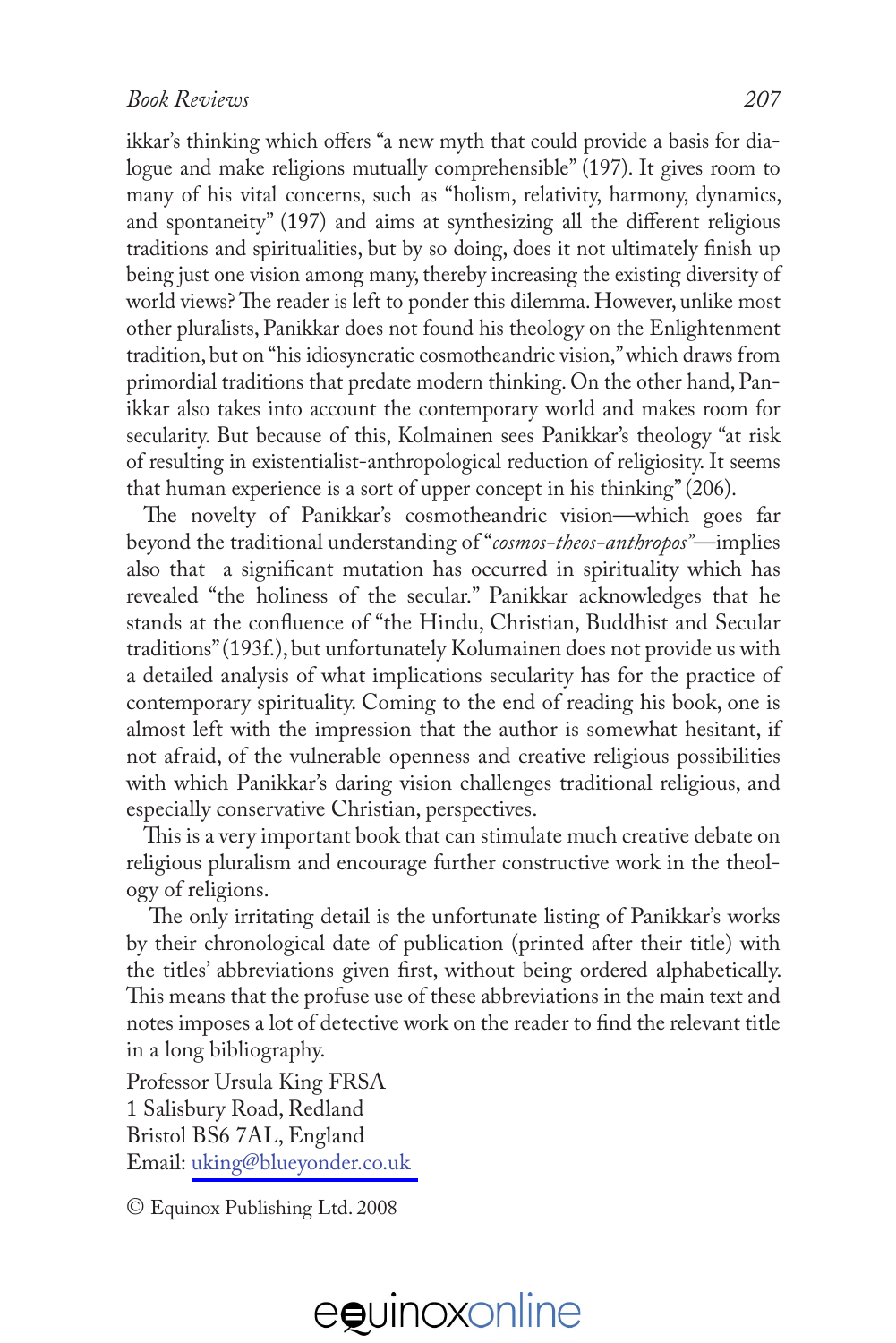*Theology Goes To The Movies: An Introduction to Critical Christian Thinking***,**  by Clive Marsh. London and New York: Routledge, 2007. 192pp., paper, \$34.95, ISBN 9780415380126; hardback, \$120.00. ISBN 9780415380119.

Following the success of his previous book *Cinema and Sentiment: Film's Challenge to Theology*, and charting similar ground to his co-edited work with Gaye Ortiz entitled *Explorations in Theology and Film*, Clive Marsh's *Theology Goes To The Movies: An Introduction to Critical Christian Thinking* introduces readers to a range of theological issues by encouraging them to grapple with these matters through their examination of numerous cinematic productions. Some of the topics headlining these sections include: a critical analysis of viewpoints that speak to the character and image of God; this conversation sits alongside an investigation into the meaning and purpose of being a "Human being;" then definitions underpinning the roles of the "Spirit," are posited next to a discussion centring on portrayals of "Redemption" in film.

Primarily stemming from the American and British film industry, these celluloid narratives cover a variety of human experiences. Marsh treats these mainstream movies and art films as legitimate forms of discourse that allows for an engagement with an assortment of theological perspectives. Underscoring his approach to the study of film, Marsh suggests that many moviegoers enter into a religious encounter when they watch movies. Although not referencing scholarship directly responding to the study of implicit religion, Marsh's observations fall in line with Edward Bailey's assertion that religious experiences and religious meaning can surface from environments and discourses not tied to, or emerging from, organized religious institutions. While his earlier work correlates with Bailey's findings, Marsh's *Theology Goes to the Movies* places greater emphasis on stressing how explicit theological praxes can be employed to consider the thematic and theological concerns arising out of the films under review.

Each chapter fuses an analysis of certain films with theological discourses, biblical narratives, scholarship originating from the sociology of religion, and writings taken from cultural studies. At the end of each chapter, Marsh presents a number of questions enabling students to consider the significance of these discourses for the study and interpretation of theology and film. These points of inquiry invite readers to contemplate the complex, and, one can argue, unresolved tensions underlining the themes and theological paradigms framing each section of Marsh's work. Overall,

© Equinox Publishing Ltd. 2008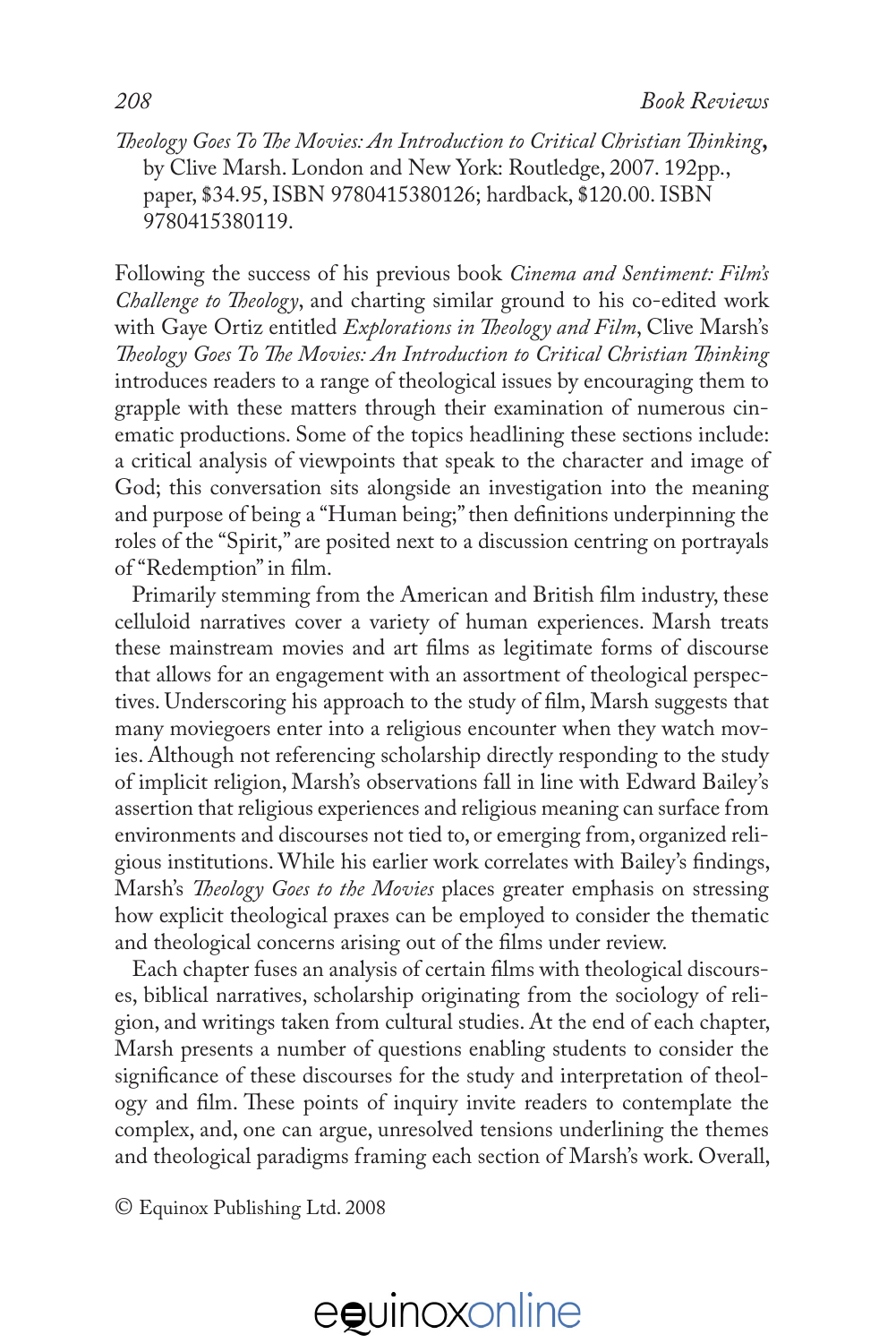Marsh embraces rather than shuns the multifaceted dimensions of the theological perspectives that he incorporates into his scholarship. From this standpoint, Marsh succeeds in complicating, rather than simplifying, any investigation into the relationship between film, theology, religious studies, and identity formation.

Much of the theological scholarship previewed in his book corresponds mostly with Anglo-European canonical doctrines. Augustine, Calvin, and Barth represent some of the leading theological thinkers shaping Marsh's discussion of the meaning and place theology can occupy in any conversation that critically dialogues with contemporary culture. Marsh does not stipulate the rationale behind selecting some theological thinkers over others. Neither does he flesh out why he chose certain films and themes to support his approach to the study of film and theology. Certainly, the categories headlining each chapter of Marsh's work present readers with a series of broad and highly complex theological issues. It would be virtually impossible to include the seemingly limitless array of theological perspectives in his scholarship. And yet, by establishing the rationale behind his choice of themes and selection of films, Marsh would have strengthened the theoretical reasoning behind the purpose and intention of his scholarship. Students may well have benefited from being introduced to a range of theological outlooks emerging from both canonical as well as non-canonical theological schools of thought. In addition, Marsh pays less attention to how a filmmaker's employment of sound, visual effects, costume design and camera angle—to name just a few cinematic strategies—can inform the religious meanings that audience members may obtain from these artisans' creative productions.

Still, regardless of these shortcomings, as a vehicle for critical discourse, Marsh's book invites further debate on how an individual's subjectivity motivates the privileging of certain theological opinions and films over others. Students can also examine the extent to which their choice of film and theological perspectives reflect their world-view. They can also scrutinize the influence their interpretation of biblical themes and characters can have on other people's perceptions of God. And although not stipulated as a point for reflection, Marsh's work fuels critical thinking around the need for an investigation into the theological ideas underlining and substantiating the study of implicit religion as it relates to an analysis of the religious meanings that film viewers attain from their cinema-going experience.

Marsh's research is a distinctly postmodernist work, in that he places greater emphasis on the reader to navigate how, and in what manner, they

© Equinox Publishing Ltd. 2008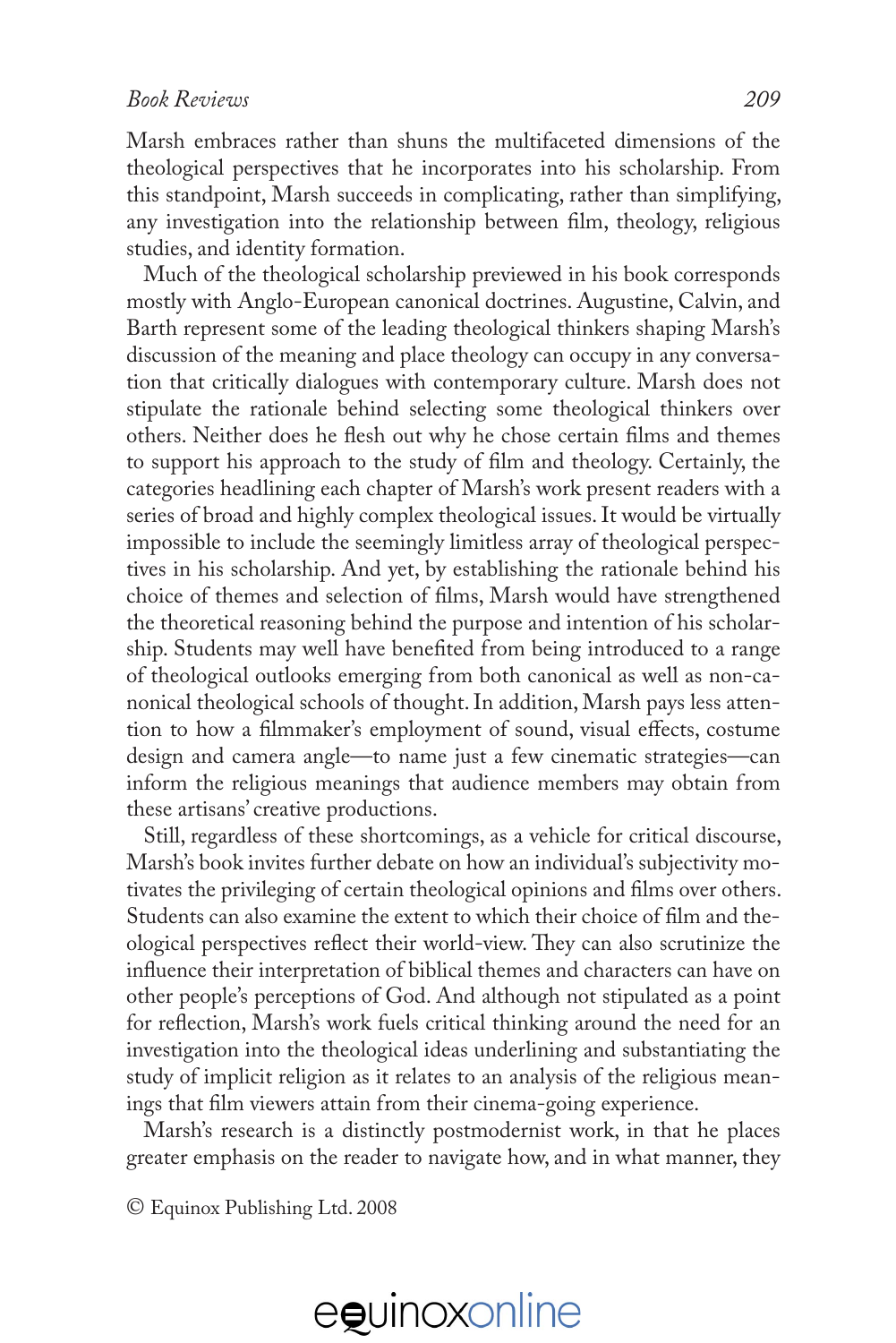should respond to the themes, films, theological ideas, and biblical passages presented in his book. His scholarship aims to challenge the un-examined assumptions students bring to the study of theology and film. At the same time he encourages students, not familiar with theology, to ask questions, to probe, and to investigate the texts in question. Through this process, they can become aware of "how individualized these patterns of meaning making have become" (22). Students are encouraged not to settle for onedimensional readings of the films, biblical passages, and theoretical works they interface with. They are asked to consider the multiple layers and unresolved tensions that are present in the films they watch. Students are also given the space to critically engage and grapple with the biblical passages featured in the body of each chapter. Marsh is aware that "religious groups might not welcome this individualizing development, for it is a challenge to the coherence of religious traditions," but he believes this process of exploration is necessary if scholars and practitioners of religious studies, and theologians of practical and systematic theology, are to understand the "ways in which religious traditions themselves are chang $ing''(23)$ .

*Theology Goes To The Movies* is a worthwhile, innovative and thoughtprovoking work of scholarship because it provides a useful pedagogical framework from which to study the relationship between film, religious studies, biblical studies, theology and cultural studies. Lecturers can build upon Marsh's work by adding films to the repertoire of cinematic productions previewed in his book, or they can establish different categories matching with the theological issues that are pertinent to their course syllabus. Altogether, Marsh's work advances critical debates surrounding how theology and manifestations of religious expression can converse with mediums of cultural production. His focus on canonical theological works sheds light on the contribution these canonical theological texts can make to the study of popular culture. In this respect, Marsh casts mainstream theology in a new light. Rather than view canonical theology as a mode of discourse promoting a staid, narrow-minded, and dogmatic agenda, Marsh presents a sensitive and multi-dimensional appreciation of the nuances, and sometimes conflicting issues, evolving out of theology's interaction with popular culture. As Marsh notes:

how the texts from the history of theology can best be "accessed" is often an issue. They are not to be grasped in some cognitive or intellectual way, or located within a stream of thought, but "got inside" existentially. It is too easy to say that "you have to believe it to live it," for theology can be

© Equinox Publishing Ltd. 2008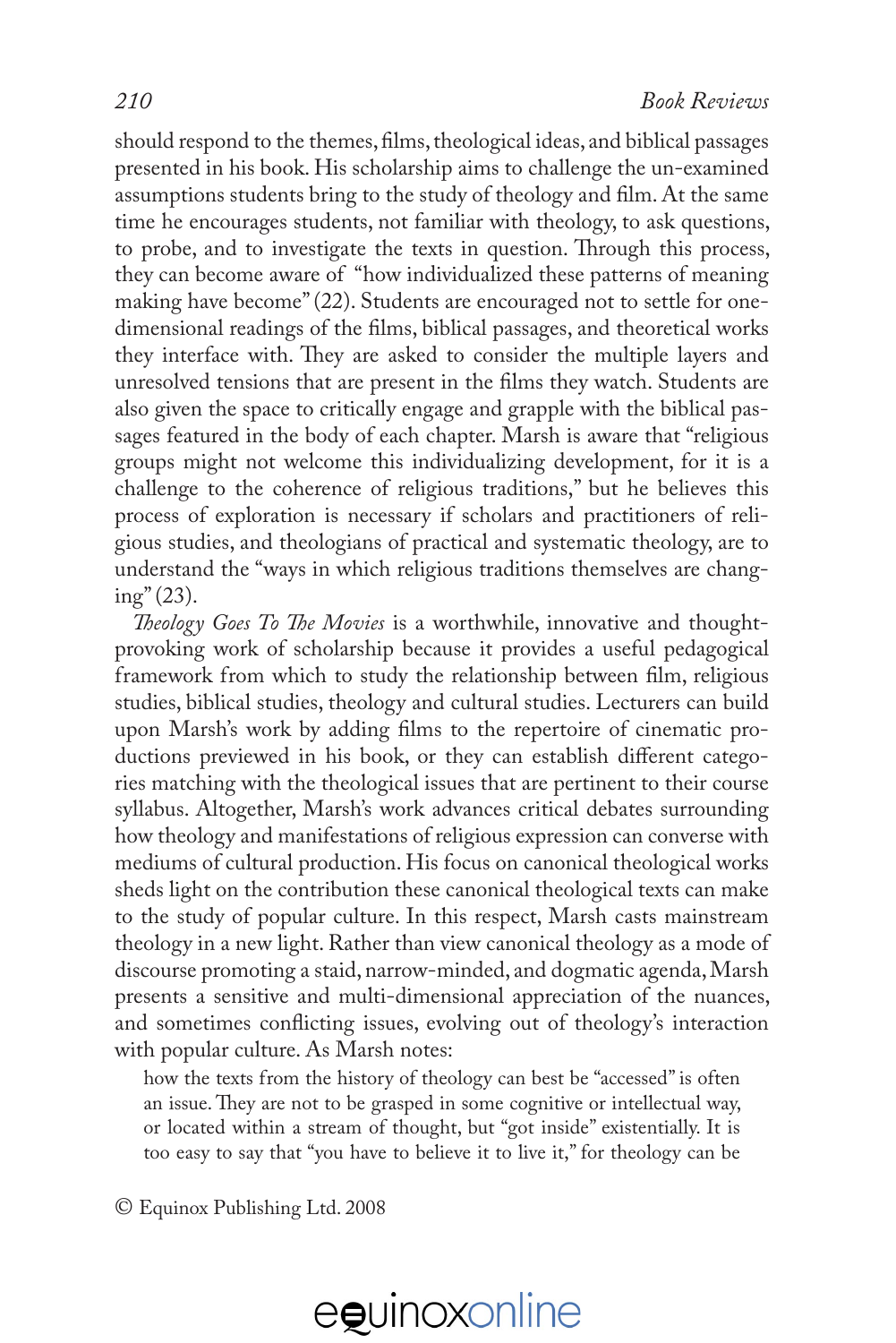studied by those who stand outside a religious tradition. But the content of a theology *and* how it works for those who live by it will not be adequately grasped unless ways are found by which people can imaginatively and empathetically enter into the thought-and life-world of a religious believer.  $(161–162)$ .

Claudia May Research Fellow in Implicit Religion and Contemporary Spirituality The Queen's Foundation Birmingham

Email: [c.may@bham.ac.uk](mailto:c.may@bham.ac.uk)

*Sacred Rhythms: Arranging Our Lives for Spiritual Transformation,* by Ruth Haley Barton. Downers Grove, IL: InterVarsity Press Books, 2006. 192pp., hardback, \$16.00, ISBN 13978830833337.

As the title suggests, this book is all about finding a rhythm in our lives, which includes taking care not only of the physical side of life but also the spiritual. The cover story tells of seven key disciplines which can be learnt to help individuals keep a sacred rhythm in their lives. However, before discussing these in more detail, it should be noted that this book acknowledges the existence and active presence of God, not only as a higher being but one who is essentially the Christian God. Many points are supported with Biblical references and stories from the Bible, particularly those about Jesus' life, although no claims are made for Jesus being the Son of God; rather, He is seen as a good model for living.

The starting position is that of Christian Fatigue Syndrome (CFS), which the author claims is causing many to leave the Christian Church, as they no longer have the energy to continue with church committees or even attending Sunday services. This book essentially develops a different approach to worship which does not require the Universal Church or corporate worship in order to gain spiritual refreshment. Instead, the individual generally is encouraged to seek spiritual exercises which enable him or her to grow closer to God through creating space in their lives in order to perform the exercises.

The seven practices discussed are fairly simple and will be known to leaders of (Christian) retreats; in this book, they are treated fairly basically, while at the same time giving sufficient detail for the reader to grow in each practice. The ordering of the chapters, each of which is devoted to

© Equinox Publishing Ltd. 2008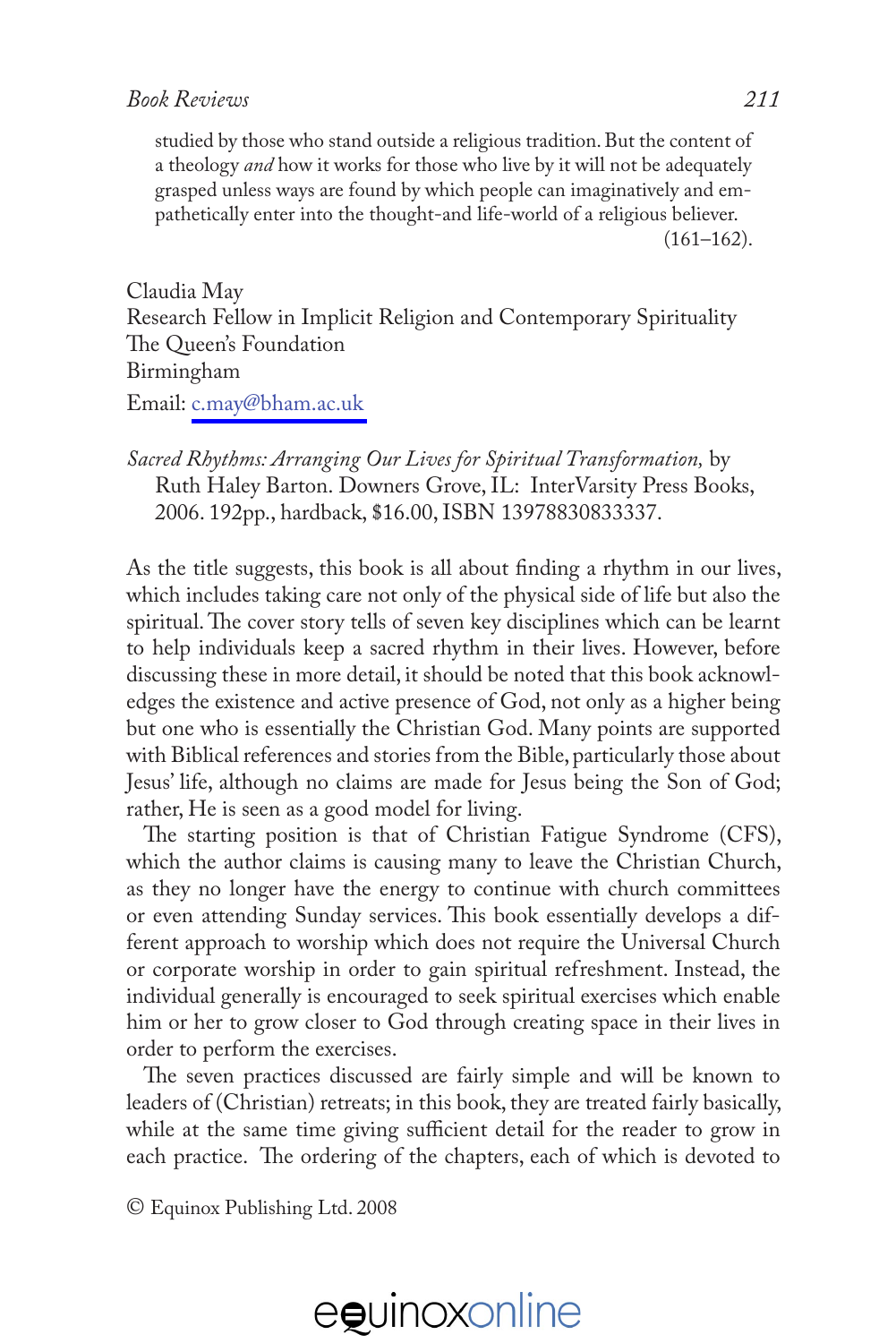one of the seven disciplines, is logical; after two chapters of introduction about yearning to be transformed and the need for creating space to be with God in solitude, the first exercise looks to encounter God through the scriptures. For this, the *Lectio Divina* method has been chosen, so that God can "initiate with us" while the reader has "space … to respond fully" (54). Prayer (Chapter Four) is seen as the means of gaining intimacy with God, not only through talking to Him naturally, but moving beyond actual words to that depth of fellowship with God which does not require actual words to commune. Physical health (Chapter Five) is seen as wholeness of body, beyond the desire to be well to a position of using exercise and rest so that through the Holy Spirit our bodies may be temples of prayer and worship (86).

Having achieved some measure of wholeness of body, Chapter Six discusses self-examination before God, while Chapter Seven focuses on discernment and recognising and responding to the presence of God. The author acknowledges that discernment is always a gift (116) but mentions three beliefs which are crucial for its right practice (116). These are a belief in the goodness of God, believing that love is our primary calling, and believing that God does communicate with us through the Holy Spirit which "is given to help us know the demands of love in our situation" (118). Clearly, this is traditional Christian teaching which reflects the author's education in the Baptist Church.

Chapter 8, on the Sabbath, reflects the work of Wayne Muller in that there is a need to achieve a rhythm of rest and activity and the Sabbath is the day to rest. Suggestions include solitude with a lighted candle, or resting on a couch, or seeing close family or friends, but does not include attending corporate worship at the local church. This chapter seems to sum up the solution for CFS while trying to keep individuals God-focussed in their lives. Traditional Christians, who see the need for corporate worship as part of the Universal Church, may be troubled by this chapter; indeed, what this book does more generally, is to take elements of the Christian faith and use them selectively, while ignoring certain teachings (such as Jesus as the Son of God and the need to worship as part of the corporate Church). The book concludes with a chapter on cultivating the rhythms developed, while three appendices add practical detail.

This book will be useful for those who want to further their faith through a disciplined way of life and, as such, it is a helpful addition to the growing publications associated with spirituality. However, from a Christian viewpoint there are theological dangers inherent in the teaching in this

© Equinox Publishing Ltd. 2008